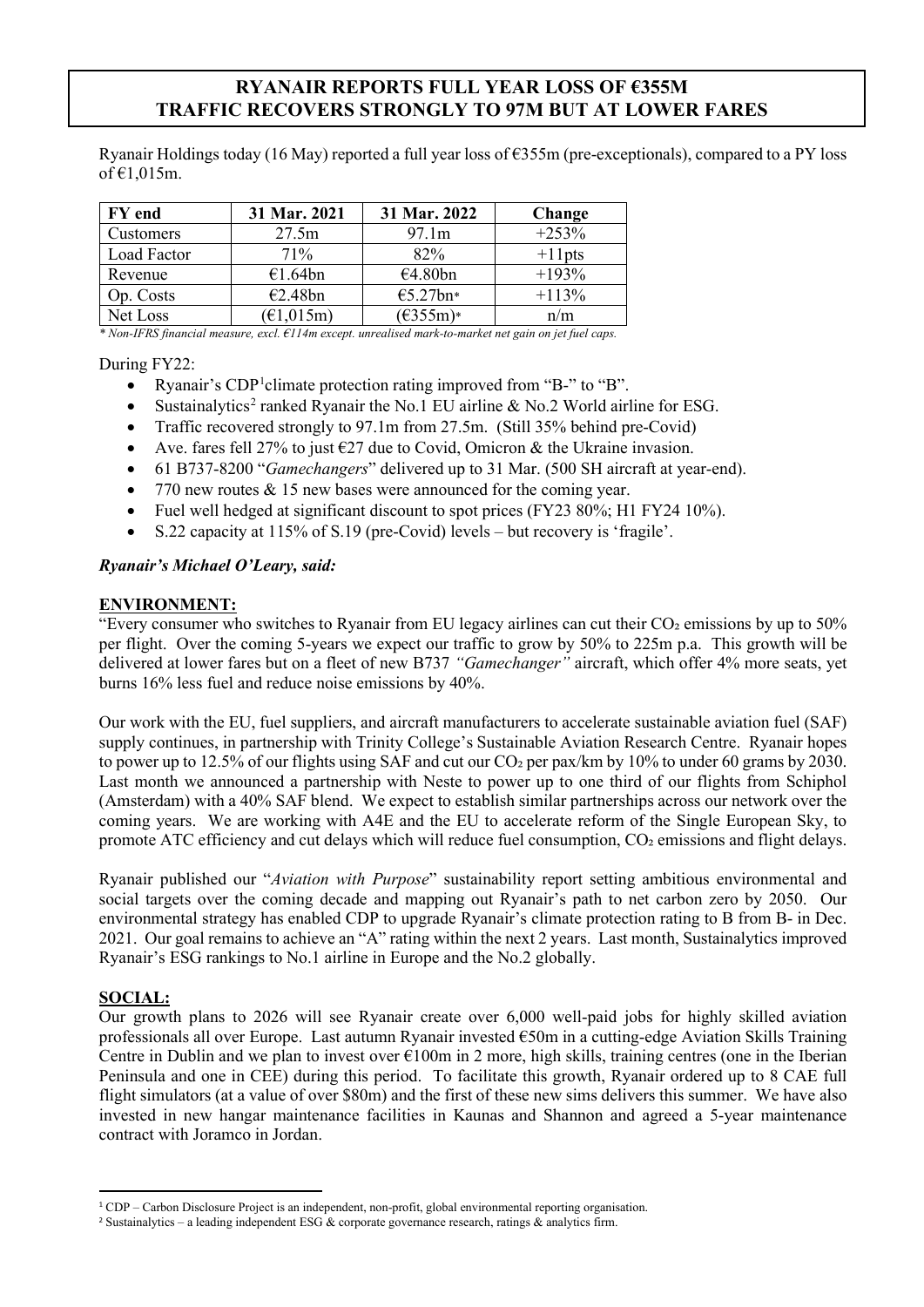Despite the recent disruption of our traffic recovery by both the Omicron variant and the Russian invasion of Ukraine, we remain committed to restoring the pay cuts we agreed with our people during the Covid shut downs. We have made some progress with pilots and cabin crew in certain markets on partial restorations in 2022. But, in other markets the slow pace of union negotiations have hindered this acceleration of similar restorations. We remain committed to delivering the first tranche of our agreed 3-year restoration plan as agreed in July 2022 and we are prepared to accelerate years 2 and 3 into one restoration in July 2023 if Ryanair returns to pre-Covid load factors and profitability during y.e. Mar. 2023. We are committed to the full pay restoration for all our people as soon as our business returns to pre-Covid profitability.

The Ryanair Customer Panel met twice over the last year, providing valuable insights and constructive suggestions to improve our customer service. We have implemented many of these suggestions, including a Day of Travel service in the Ryanair App which assists our guests with live updates through every step of their journey, a new travel wallet for accelerated refunds and an online self-service hub. Later this summer we will introduce more service improvements, including auto check-in and airport express to facilitate faster journeys through airports. Our winning formula of the lowest fares, the most on-time flights, industry lowest  $CO<sub>2</sub>$ emissions and friendly customer service saw Ryanair's customer satisfaction ("CSAT") scores rise significantly in FY22.

## **EU OWNERSHIP & CONTROL:**

Ryanair's EU ownership has increased from approx. 32% at 31 Mar. 2021 to approx. 41% at 31 Mar. 2022. In the wake of Brexit, and the treatment of UK nationals as non-EU shareholders from 1 Jan. 2021, Ryanair has worked hard to grow its EU shareholder base. During the past year, Ryanair increased its EU investor relations activity, delisted from the London Stock Exchange, and forced sell downs where non-EU investors incorrectly (post 1 Jan. 2021) purchased ordinary shares instead of ADRs (listed on NASDAQ) and who subsequently failed to comply with a Ryanair issued disposal notice. Such actions, coupled with a suspension of voting rights of non-EU shareholders, enable Ryanair to protect its EU airline licenses post-Brexit. We expect these voting restrictions will remain in place for the near-term future until a 50%+ EU shareholding is restored, or the EU and UK agree a less restrictive airline ownership and control regime than the current 50%+ nationality rule (which dates back to the 1940s).

# **GROWTH:**

Over the past year our New Route team continued to work with airport partners to negotiate lower costs, Covid recovery incentives and growth deals. In addition to 15 new bases (Agadir, Billund, Chania, Corfu, Cork, Madeira, Newcastle, Nuremberg, Riga, Stockholm, Venice (Marco-Polo), Venice (Treviso), Turin, Zadar & Zagreb), 770 new routes were announced and low-cost long term growth deals were extended at London Stansted (to 2028), Milan Bergamo (2028), Manchester (2028), East Midlands (2028) and Brussels Charleroi (2030). Our Group has doubled its capacity in Rome (FCO), Lisbon, Vienna and has based a record 33 aircraft in Dublin for S.22, launching our biggest ever Dublin summer schedule.

The Covid-19 crisis accelerated the collapse of many European airlines including Flybe, Norwegian, Germanwings, Level, Stobart and material capacity cuts at many others including Alitalia (now ITA), TAP, LOT, SAS, etc. The tsunami of State Aid from EU Govts. to their insolvent flag carriers (Alitalia, Air France/KLM, Iberia, LOT, Lufthansa, SAS, TAP and others) will distort EU competition and prop up high cost, inefficient, flag carriers for some years. Ryanair was one of very few airlines during the Covid crisis to place significant new aircraft orders, to expand our airport partnerships, secure lower costs so that we can pass on even lower fares on many new routes during the post Covid recovery. Over the past 2 years, Ryanair's market share has increased markedly across Europe. Notable examples include Italy where our market share increased from c.30% (pre-Covid) to almost 40% this summer. Market share in Vienna has jumped from 8% (S.19) to 21% (S.22). In Budapest (a competitor's home base) we have gone from 18% to over 30% (and market leadership), Ireland rose from 49% to over 55%, Sweden doubled to 12% and Poland has grown from 25% to 35%.

Up to March 2022, Ryanair has taken delivery of 61 B737-8200 "*Gamechanger*" aircraft and we hope to increase this to over 70 new aircraft for peak S.22 (more than the 65 previously targeted) to facilitate S.22 recovery and growth opportunities. This Summer, our capacity will grow to approx. 115% of S.19 (pre-Covid) levels although we expect to fill these flights with lower fares and at higher fuel costs than pre-Covid. Our new, fuel efficient, "Gamechangers" widen the cost gap between Ryanair and all other European airlines for the next decade. Their operational reliability, lower fuel consumption and CO2 emissions have so far exceeded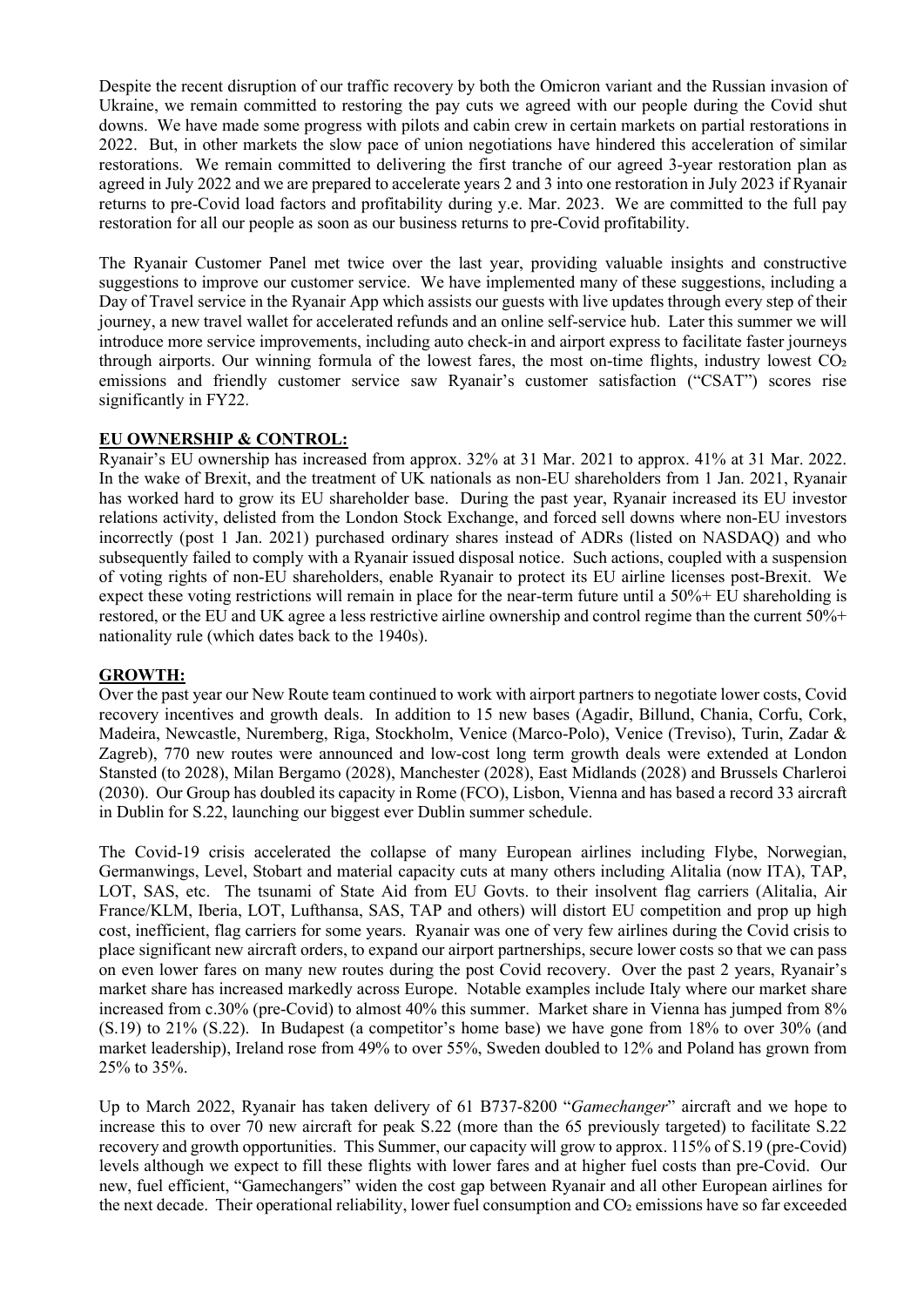expectations, with very positive feedback from both passengers and our crews. Based on our 210 order book and available fleet capacity, the Ryanair Group plans to accelerate traffic growth over the next 5 years. From a pre-Covid figure of 149m, we now expect to grow (by 50%) to over 225m guests p.a. by FY26.

## **FY22 BUSINESS REVIEW:**

## **Revenue & Costs**

FY22 scheduled revenues increased 156% to  $\epsilon$ 2.65bn. While traffic recovered strongly from 27.5m to 97.1m guests, the delayed relaxation of EU Covid-19 travel restrictions until July 2021 (Oct. in the case of the UK Govt.), combined with the damaging impact of the Omicron variant and Russia's invasion of Ukraine in H2, meant that fares required significant price stimulation. Ave. fares in FY22 were down 27% to just  $\epsilon$ 27. Ancillary revenue delivered a solid performance, generating more than  $E22$  per passenger as traffic recovered and guests increasingly chose priority boarding and reserved seating. Total revenues increased by over 190% to  $€4.80$ bn.

While sectors increased almost 200% and traffic rose 253%, operating costs rose just 113% to €5.27bn (incl. a notable 237% increase in fuel to  $E1.83$ bn), driven primarily by lower variable costs such as airport & handling, route charges and lower fuel burn as  $61xB737$  Gamechangers entered the fleet (offset by the higher cost jet fuel). Lower costs, coupled with rising load factors, saw FY22 (ex-fuel) unit cost per passenger reduce to €35.

Our FY23 fuel needs are approx. 80% hedged (65% jet swaps at c.\$63bbl and 15% caps at c.\$78bbl). Almost 10% of Ryanair's H1 FY24 fuel requirements are hedged at c.\$76bbl (via jet swaps). Carbon credits are 85% hedged for FY23 at €53 (well below the current spot price of almost €90). This very strong fuel hedge position gives Ryanair a considerable competitive advantage for the next 12 months and will enable us to grow market share strongly over the coming year.

## **Balance Sheet & Liquidity**

Ryanair's balance sheet is one of the strongest in our industry with a BBB (stable) credit rating (S&P and Fitch). Year-end net debt fell to  $\epsilon$ 1.45bn (prior year  $\epsilon$ 2.28bn), and over 90% of the Group's fleet of B737 aircraft are unencumbered. We plan to reduce this net debt to zero over the next 2 years, despite peak capex during that time. The strength of Ryanair's balance sheet ensures that the Group is well poised to capitalise rapidly on the many growth opportunities that exist in Europe into the post Covid-19 recovery this year and beyond.

# **OUTLOOK:**

While bookings have improved in recent weeks, the booking curve remains much closer-in than was typical (pre-Covid) at this time of year. The damaging impact of the Omicron variant, and Russia's invasion of Ukraine in Feb. means that Q1 pricing continues to need stimulation. There is, however, pent-up demand and we are cautiously optimistic that peak S.22 fares will be somewhat ahead of peak S.19 (pre-Covid) levels. Ryanair plans to grow FY23 traffic to 165m (up from 97m in FY22 and 149m pre-Covid) and will pursue its load active, yield passive strategy to achieve this growth. While 80% of Ryanair's fuel requirements are hedged well below current spot prices of over \$100bbl, our unhedged 20% will give rise to some unbudgeted cost increases.

Despite limited H1 visibility (and almost zero H2 visibility), 20% unhedged fuel and the significant risks posed by both the invasion of Ukraine and Covid, we hope to return to reasonable profitability in FY23. This recovery, however, remains fragile. This was clearly evidenced by the sudden, and unexpected, emergence of the Omicron variant pre-Christmas and the Russian invasion of Ukraine in Feb., both of which immediately damaged close-in bookings and yields for the Christmas and Easter peak travel periods. Given the continuing risk of adverse news flows on both these topics, it is impractical (if not impossible) to provide a sensible or accurate profit guidance range at this time".

# **ENDS**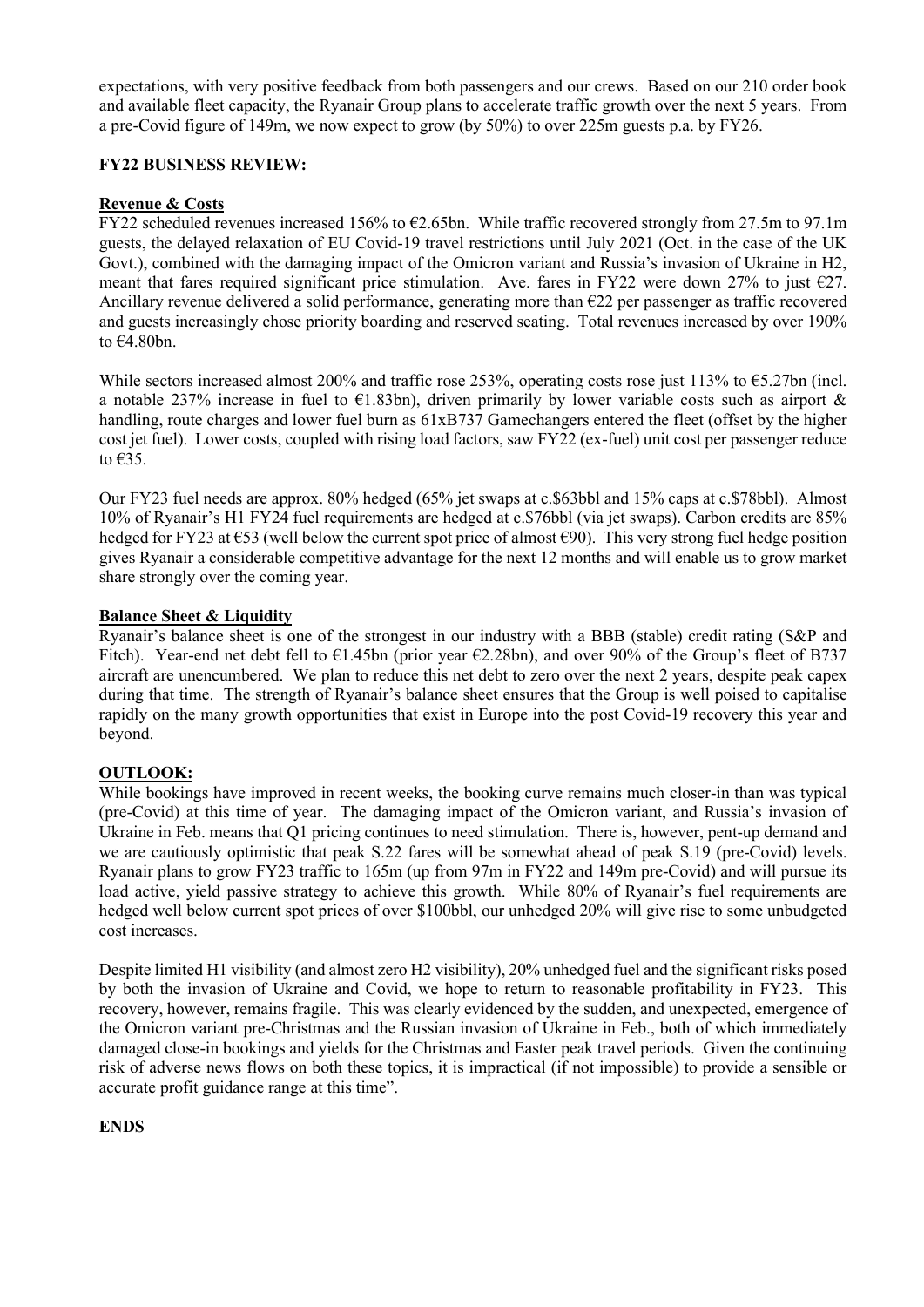For further information please contact: [www.ryanair.com](http://www.ryanair.com/) 

Neil Sorahan Ryanair Holdings plc **Tel: +353-1-9451212**  Piaras Kelly Edelman **Tel: +353-1-6789333** 

*Ryanair Holdings plc, Europe's largest airline group, is the parent company of Buzz, Lauda, Malta Air, Ryanair & Ryanair UK. Carrying 165m guests p.a. on more than 2,500 daily flights from 89 bases, the Group connects almost 230 destinations in 36 countries on a fleet of over 500 aircraft, with a further 145 Boeing 737s on order, which will enable the Ryanair Group to lower fares and grow traffic to 225m p.a. over the next 5 years. Ryanair has a team of 18,500 highly skilled aviation professionals delivering Europe's No.1 on-time performance, and an industry leading 36-year safety record. Ryanair is Europe's greenest, cleanest, airline group and customers switching to fly Ryanair can reduce their CO₂ emissions by up to 50% compared to the other Big 4 European major airlines.*

*Certain of the information included in this release is forward looking and is subject to important risks and uncertainties that could cause actual results to differ materially. It is not reasonably possible to itemise all of the many factors and specific events that could affect the outlook and results of an airline operating in the European economy. Among the factors that are subject to change and could significantly impact Ryanair's expected results are the airline pricing environment, fuel costs, competition from new and existing carriers, market prices for the replacement of aircraft, costs associated with environmental, safety and security measures, actions of the Irish, U.K., European Union ("EU") and other governments and their respective regulatory agencies, post-Brexit uncertainties, weather related disruptions, ATC strikes and staffing related disruptions, delays in the delivery of contracted aircraft, fluctuations in currency exchange rates and interest rates, airport access and charges, labour relations, the economic environment of the airline industry, the general economic environment in Ireland, the UK and Continental Europe, the general willingness of passengers to travel and other economics, social and political factors, global pandemics such as Covid-19, wars and unforeseen security events.*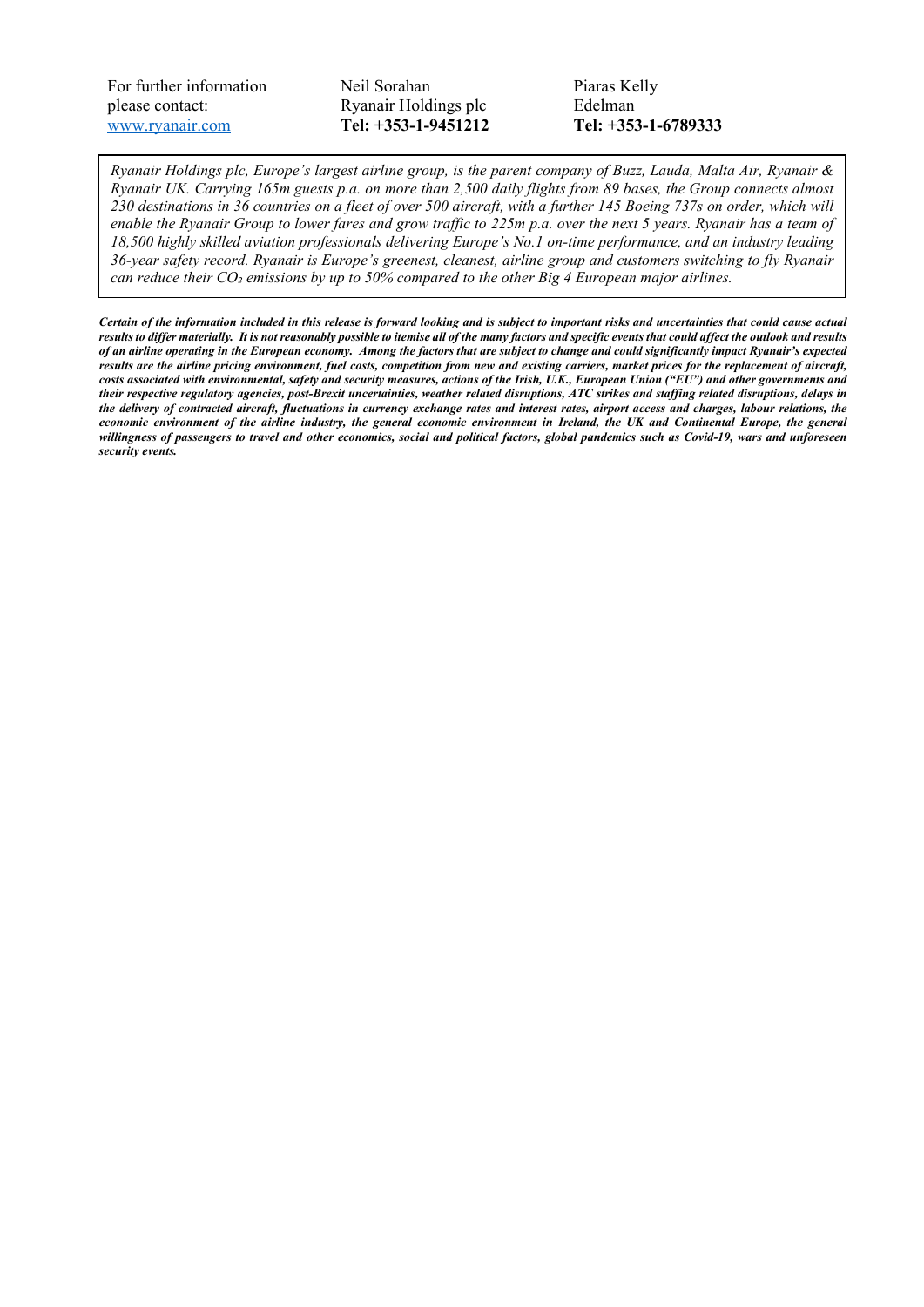*Condensed Consolidated Preliminary Balance Sheet as at March 31, 2022 (unaudited)*

|                                            | At Mar 31, | At Mar 31, |
|--------------------------------------------|------------|------------|
|                                            | 2022       | 2021       |
| <b>Note</b>                                | €M         | <u>€M</u>  |
| <b>Non-current assets</b>                  |            |            |
| 9<br>Property, plant and equipment         | 9,095.1    | 8,361.1    |
| Right-of-use asset                         | 133.7      | 188.2      |
| Intangible assets                          | 146.4      | 146.4      |
| Derivative financial instruments<br>12     | 185.1      | 111.3      |
| Deferred tax                               | 42.3       | 14.0       |
| Other assets                               | 72.1       | 48.7       |
| <b>Total non-current assets</b>            | 9,674.7    | 8,869.7    |
| <b>Current assets</b>                      |            |            |
| Inventories                                | 4.3        | 3.6        |
| Other assets                               | 401.1      | 179.8      |
| 12<br>Trade receivables                    | 43.5       | 18.6       |
| Derivative financial instruments<br>12     | 1,400.4    | 106.0      |
| 12<br>Restricted cash                      | 22.7       | 34.1       |
| Financial assets: cash > 3 months<br>12    | 934.1      | 465.5      |
| Cash and cash equivalents<br>12            | 2,669.0    | 2,650.7    |
| <b>Total current assets</b>                |            |            |
|                                            | 5,475.1    | 3,458.3    |
| <b>Total assets</b>                        | 15,149.8   | 12,328.0   |
| <b>Current liabilities</b>                 |            |            |
| Provisions                                 | 9.2        | 10.3       |
| Trade payables<br>12                       | 1,029.0    | 336.0      |
| Accrued expenses and other liabilities     | 2,992.8    | 1,274.9    |
| <b>Current lease liability</b>             | 56.9       | 52.5       |
| Current maturities of debt<br>12           | 1,224.5    | 1,725.9    |
| Derivative financial instruments<br>12     | 38.6       | 79.2       |
| Current tax                                | 47.7       | 48.1       |
| <b>Total current liabilities</b>           | 5,398.7    | 3,526.9    |
|                                            |            |            |
| <b>Non-current liabilities</b>             |            |            |
| Provisions                                 | 94.1       | 47.4       |
| Trade payables<br>12                       | 49.2       | 179.9      |
| Derivative financial instruments<br>12     |            | 6.4        |
| Deferred tax                               | 266.5      | 272.4      |
| Non-current lease liability                | 81.4       | 130.6      |
| Non-current maturities of debt<br>12       | 3,714.6    | 3,517.8    |
| <b>Total non-current liabilities</b>       | 4,205.8    | 4,154.5    |
| <b>Shareholders' equity</b>                |            |            |
| Issued share capital<br>13                 | 6.8        | 6.7        |
| Share premium account<br>13                | 1,328.2    | 1,161.6    |
| Other undenominated capital                | 3.5        | 3.5        |
| Retained earnings                          | 2,880.9    | 3,232.3    |
| Other reserves                             | 1,325.9    | 242.5      |
| <b>Shareholders' equity</b>                | 5,545.3    | 4,646.6    |
|                                            |            |            |
| Total liabilities and shareholders' equity | 15,149.8   | 12,328.0   |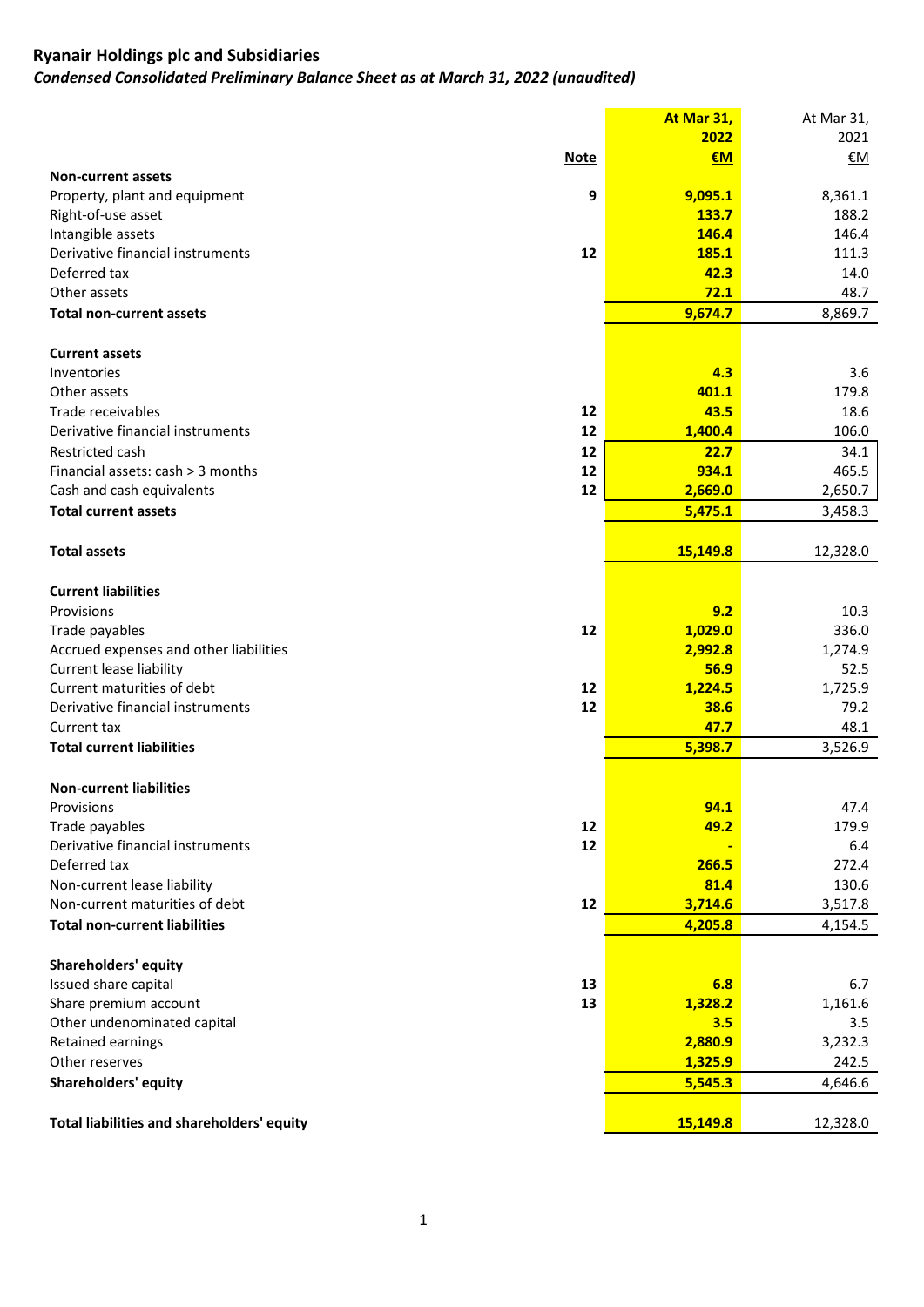*Condensed Consolidated Preliminary Income Statement for year ended March 31, 2022 (unaudited)*

| <b>Item Year</b><br>Year<br>Year<br>Year<br><b>Ended</b><br><b>Ended</b><br><b>Ended</b><br><b>Ended</b><br><b>Mar 31,</b><br><b>Mar 31,</b><br><b>Mar 31,</b><br>Mar 31,<br>2021<br>2022<br>2022<br>2022<br>Pre-Except.<br>Change<br>$\frac{96*}{6}$<br>€M<br><b>Note</b><br>$1$<br>EM<br><u>€M</u><br><b>Operating revenues</b><br>Scheduled revenues<br>$+156%$<br>2,652.5<br>2,652.5<br>1,036.0<br>٠<br>599.8<br>Ancillary revenues<br>+258%<br>2,148.4<br>2,148.4<br>٠<br>4,800.9<br><b>Total operating revenues</b><br>+193%<br>4,800.9<br>1,635.8<br>$\blacksquare$<br><b>Operating expenses</b><br>Fuel and oil<br>$-237%$<br>1,829.9<br>(130.5)<br>1,699.4<br>542.6<br>$-183%$<br>813.4<br>287.2<br>Airport and handling charges<br>813.4<br>$\blacksquare$<br>$-26%$<br>719.4<br>719.4<br>571.0<br>Depreciation<br>$\blacksquare$<br>Staff costs<br>$-46%$<br>690.1<br>690.1<br>472.2<br>$\blacksquare$<br>$-194%$<br>187.3<br>Route charges<br>551.2<br>551.2<br>$\blacksquare$<br>Marketing, distribution and other<br>$-104%$<br>411.3<br>411.3<br>201.5<br>206.7<br>Maintenance, materials and repairs<br>$-24%$<br>255.7<br>255.7<br>$\blacksquare$<br>Aircraft rentals<br>6.7<br>$-113%$<br>(130.5)<br>5,140.5<br><b>Total operating expenses</b><br>5,271.0<br>2,475.2<br>(470.1)<br><b>Operating (loss)/profit</b><br>130.5<br>(339.6)<br>(839.4)<br>Other (expense)/income<br>(91.4)<br>(91.4)<br>(53.8)<br>Net finance expense<br>÷<br>1.2<br>Foreign exchange / hedge Ineffectiveness<br>1.2<br>(215.5)<br>÷<br><b>Total other (expense)</b><br>$+67%$<br>(90.2)<br>(90.2)<br>(269.3)<br>(Loss)/profit before tax<br>(560.3)<br><b>130.5</b><br>(429.8)<br>(1, 108.7)<br>Tax credit/(charge)<br>205.3<br>(16.3)<br>4<br><b>189.0</b><br>93.6<br>(Loss)/profit for the year - attributable to equity holders<br>(355.0)<br>of parent<br>114.2<br>(240.8)<br>(1,015.1)<br>(Loss) per ordinary share $(\epsilon)$<br>(0.2130)<br>(0.9142)<br><b>Basic</b><br>Diluted<br>(0.2130)<br>(0.9142)<br>Weighted avg. no. of ord. shares (in Ms)<br>1,110.4<br><b>Basic</b><br>1,130.5<br>Diluted<br>1,130.5<br>1,110.4 |  | <b>Pre-Except.</b> | Except. | <b>IFRS</b> | <b>IFRS</b> |
|-----------------------------------------------------------------------------------------------------------------------------------------------------------------------------------------------------------------------------------------------------------------------------------------------------------------------------------------------------------------------------------------------------------------------------------------------------------------------------------------------------------------------------------------------------------------------------------------------------------------------------------------------------------------------------------------------------------------------------------------------------------------------------------------------------------------------------------------------------------------------------------------------------------------------------------------------------------------------------------------------------------------------------------------------------------------------------------------------------------------------------------------------------------------------------------------------------------------------------------------------------------------------------------------------------------------------------------------------------------------------------------------------------------------------------------------------------------------------------------------------------------------------------------------------------------------------------------------------------------------------------------------------------------------------------------------------------------------------------------------------------------------------------------------------------------------------------------------------------------------------------------------------------------------------------------------------------------------------------------------------------------------------------------------------------------------------------------------------------------------------------------|--|--------------------|---------|-------------|-------------|
|                                                                                                                                                                                                                                                                                                                                                                                                                                                                                                                                                                                                                                                                                                                                                                                                                                                                                                                                                                                                                                                                                                                                                                                                                                                                                                                                                                                                                                                                                                                                                                                                                                                                                                                                                                                                                                                                                                                                                                                                                                                                                                                                   |  |                    |         |             |             |
|                                                                                                                                                                                                                                                                                                                                                                                                                                                                                                                                                                                                                                                                                                                                                                                                                                                                                                                                                                                                                                                                                                                                                                                                                                                                                                                                                                                                                                                                                                                                                                                                                                                                                                                                                                                                                                                                                                                                                                                                                                                                                                                                   |  |                    |         |             |             |
|                                                                                                                                                                                                                                                                                                                                                                                                                                                                                                                                                                                                                                                                                                                                                                                                                                                                                                                                                                                                                                                                                                                                                                                                                                                                                                                                                                                                                                                                                                                                                                                                                                                                                                                                                                                                                                                                                                                                                                                                                                                                                                                                   |  |                    |         |             |             |
|                                                                                                                                                                                                                                                                                                                                                                                                                                                                                                                                                                                                                                                                                                                                                                                                                                                                                                                                                                                                                                                                                                                                                                                                                                                                                                                                                                                                                                                                                                                                                                                                                                                                                                                                                                                                                                                                                                                                                                                                                                                                                                                                   |  |                    |         |             |             |
|                                                                                                                                                                                                                                                                                                                                                                                                                                                                                                                                                                                                                                                                                                                                                                                                                                                                                                                                                                                                                                                                                                                                                                                                                                                                                                                                                                                                                                                                                                                                                                                                                                                                                                                                                                                                                                                                                                                                                                                                                                                                                                                                   |  |                    |         |             |             |
|                                                                                                                                                                                                                                                                                                                                                                                                                                                                                                                                                                                                                                                                                                                                                                                                                                                                                                                                                                                                                                                                                                                                                                                                                                                                                                                                                                                                                                                                                                                                                                                                                                                                                                                                                                                                                                                                                                                                                                                                                                                                                                                                   |  |                    |         |             |             |
|                                                                                                                                                                                                                                                                                                                                                                                                                                                                                                                                                                                                                                                                                                                                                                                                                                                                                                                                                                                                                                                                                                                                                                                                                                                                                                                                                                                                                                                                                                                                                                                                                                                                                                                                                                                                                                                                                                                                                                                                                                                                                                                                   |  |                    |         |             |             |
|                                                                                                                                                                                                                                                                                                                                                                                                                                                                                                                                                                                                                                                                                                                                                                                                                                                                                                                                                                                                                                                                                                                                                                                                                                                                                                                                                                                                                                                                                                                                                                                                                                                                                                                                                                                                                                                                                                                                                                                                                                                                                                                                   |  |                    |         |             |             |
|                                                                                                                                                                                                                                                                                                                                                                                                                                                                                                                                                                                                                                                                                                                                                                                                                                                                                                                                                                                                                                                                                                                                                                                                                                                                                                                                                                                                                                                                                                                                                                                                                                                                                                                                                                                                                                                                                                                                                                                                                                                                                                                                   |  |                    |         |             |             |
|                                                                                                                                                                                                                                                                                                                                                                                                                                                                                                                                                                                                                                                                                                                                                                                                                                                                                                                                                                                                                                                                                                                                                                                                                                                                                                                                                                                                                                                                                                                                                                                                                                                                                                                                                                                                                                                                                                                                                                                                                                                                                                                                   |  |                    |         |             |             |
|                                                                                                                                                                                                                                                                                                                                                                                                                                                                                                                                                                                                                                                                                                                                                                                                                                                                                                                                                                                                                                                                                                                                                                                                                                                                                                                                                                                                                                                                                                                                                                                                                                                                                                                                                                                                                                                                                                                                                                                                                                                                                                                                   |  |                    |         |             |             |
|                                                                                                                                                                                                                                                                                                                                                                                                                                                                                                                                                                                                                                                                                                                                                                                                                                                                                                                                                                                                                                                                                                                                                                                                                                                                                                                                                                                                                                                                                                                                                                                                                                                                                                                                                                                                                                                                                                                                                                                                                                                                                                                                   |  |                    |         |             |             |
|                                                                                                                                                                                                                                                                                                                                                                                                                                                                                                                                                                                                                                                                                                                                                                                                                                                                                                                                                                                                                                                                                                                                                                                                                                                                                                                                                                                                                                                                                                                                                                                                                                                                                                                                                                                                                                                                                                                                                                                                                                                                                                                                   |  |                    |         |             |             |
|                                                                                                                                                                                                                                                                                                                                                                                                                                                                                                                                                                                                                                                                                                                                                                                                                                                                                                                                                                                                                                                                                                                                                                                                                                                                                                                                                                                                                                                                                                                                                                                                                                                                                                                                                                                                                                                                                                                                                                                                                                                                                                                                   |  |                    |         |             |             |
|                                                                                                                                                                                                                                                                                                                                                                                                                                                                                                                                                                                                                                                                                                                                                                                                                                                                                                                                                                                                                                                                                                                                                                                                                                                                                                                                                                                                                                                                                                                                                                                                                                                                                                                                                                                                                                                                                                                                                                                                                                                                                                                                   |  |                    |         |             |             |
|                                                                                                                                                                                                                                                                                                                                                                                                                                                                                                                                                                                                                                                                                                                                                                                                                                                                                                                                                                                                                                                                                                                                                                                                                                                                                                                                                                                                                                                                                                                                                                                                                                                                                                                                                                                                                                                                                                                                                                                                                                                                                                                                   |  |                    |         |             |             |
|                                                                                                                                                                                                                                                                                                                                                                                                                                                                                                                                                                                                                                                                                                                                                                                                                                                                                                                                                                                                                                                                                                                                                                                                                                                                                                                                                                                                                                                                                                                                                                                                                                                                                                                                                                                                                                                                                                                                                                                                                                                                                                                                   |  |                    |         |             |             |
|                                                                                                                                                                                                                                                                                                                                                                                                                                                                                                                                                                                                                                                                                                                                                                                                                                                                                                                                                                                                                                                                                                                                                                                                                                                                                                                                                                                                                                                                                                                                                                                                                                                                                                                                                                                                                                                                                                                                                                                                                                                                                                                                   |  |                    |         |             |             |
|                                                                                                                                                                                                                                                                                                                                                                                                                                                                                                                                                                                                                                                                                                                                                                                                                                                                                                                                                                                                                                                                                                                                                                                                                                                                                                                                                                                                                                                                                                                                                                                                                                                                                                                                                                                                                                                                                                                                                                                                                                                                                                                                   |  |                    |         |             |             |
|                                                                                                                                                                                                                                                                                                                                                                                                                                                                                                                                                                                                                                                                                                                                                                                                                                                                                                                                                                                                                                                                                                                                                                                                                                                                                                                                                                                                                                                                                                                                                                                                                                                                                                                                                                                                                                                                                                                                                                                                                                                                                                                                   |  |                    |         |             |             |
|                                                                                                                                                                                                                                                                                                                                                                                                                                                                                                                                                                                                                                                                                                                                                                                                                                                                                                                                                                                                                                                                                                                                                                                                                                                                                                                                                                                                                                                                                                                                                                                                                                                                                                                                                                                                                                                                                                                                                                                                                                                                                                                                   |  |                    |         |             |             |
|                                                                                                                                                                                                                                                                                                                                                                                                                                                                                                                                                                                                                                                                                                                                                                                                                                                                                                                                                                                                                                                                                                                                                                                                                                                                                                                                                                                                                                                                                                                                                                                                                                                                                                                                                                                                                                                                                                                                                                                                                                                                                                                                   |  |                    |         |             |             |
|                                                                                                                                                                                                                                                                                                                                                                                                                                                                                                                                                                                                                                                                                                                                                                                                                                                                                                                                                                                                                                                                                                                                                                                                                                                                                                                                                                                                                                                                                                                                                                                                                                                                                                                                                                                                                                                                                                                                                                                                                                                                                                                                   |  |                    |         |             |             |
|                                                                                                                                                                                                                                                                                                                                                                                                                                                                                                                                                                                                                                                                                                                                                                                                                                                                                                                                                                                                                                                                                                                                                                                                                                                                                                                                                                                                                                                                                                                                                                                                                                                                                                                                                                                                                                                                                                                                                                                                                                                                                                                                   |  |                    |         |             |             |
|                                                                                                                                                                                                                                                                                                                                                                                                                                                                                                                                                                                                                                                                                                                                                                                                                                                                                                                                                                                                                                                                                                                                                                                                                                                                                                                                                                                                                                                                                                                                                                                                                                                                                                                                                                                                                                                                                                                                                                                                                                                                                                                                   |  |                    |         |             |             |
|                                                                                                                                                                                                                                                                                                                                                                                                                                                                                                                                                                                                                                                                                                                                                                                                                                                                                                                                                                                                                                                                                                                                                                                                                                                                                                                                                                                                                                                                                                                                                                                                                                                                                                                                                                                                                                                                                                                                                                                                                                                                                                                                   |  |                    |         |             |             |
|                                                                                                                                                                                                                                                                                                                                                                                                                                                                                                                                                                                                                                                                                                                                                                                                                                                                                                                                                                                                                                                                                                                                                                                                                                                                                                                                                                                                                                                                                                                                                                                                                                                                                                                                                                                                                                                                                                                                                                                                                                                                                                                                   |  |                    |         |             |             |
|                                                                                                                                                                                                                                                                                                                                                                                                                                                                                                                                                                                                                                                                                                                                                                                                                                                                                                                                                                                                                                                                                                                                                                                                                                                                                                                                                                                                                                                                                                                                                                                                                                                                                                                                                                                                                                                                                                                                                                                                                                                                                                                                   |  |                    |         |             |             |
|                                                                                                                                                                                                                                                                                                                                                                                                                                                                                                                                                                                                                                                                                                                                                                                                                                                                                                                                                                                                                                                                                                                                                                                                                                                                                                                                                                                                                                                                                                                                                                                                                                                                                                                                                                                                                                                                                                                                                                                                                                                                                                                                   |  |                    |         |             |             |
|                                                                                                                                                                                                                                                                                                                                                                                                                                                                                                                                                                                                                                                                                                                                                                                                                                                                                                                                                                                                                                                                                                                                                                                                                                                                                                                                                                                                                                                                                                                                                                                                                                                                                                                                                                                                                                                                                                                                                                                                                                                                                                                                   |  |                    |         |             |             |
|                                                                                                                                                                                                                                                                                                                                                                                                                                                                                                                                                                                                                                                                                                                                                                                                                                                                                                                                                                                                                                                                                                                                                                                                                                                                                                                                                                                                                                                                                                                                                                                                                                                                                                                                                                                                                                                                                                                                                                                                                                                                                                                                   |  |                    |         |             |             |
|                                                                                                                                                                                                                                                                                                                                                                                                                                                                                                                                                                                                                                                                                                                                                                                                                                                                                                                                                                                                                                                                                                                                                                                                                                                                                                                                                                                                                                                                                                                                                                                                                                                                                                                                                                                                                                                                                                                                                                                                                                                                                                                                   |  |                    |         |             |             |
|                                                                                                                                                                                                                                                                                                                                                                                                                                                                                                                                                                                                                                                                                                                                                                                                                                                                                                                                                                                                                                                                                                                                                                                                                                                                                                                                                                                                                                                                                                                                                                                                                                                                                                                                                                                                                                                                                                                                                                                                                                                                                                                                   |  |                    |         |             |             |
|                                                                                                                                                                                                                                                                                                                                                                                                                                                                                                                                                                                                                                                                                                                                                                                                                                                                                                                                                                                                                                                                                                                                                                                                                                                                                                                                                                                                                                                                                                                                                                                                                                                                                                                                                                                                                                                                                                                                                                                                                                                                                                                                   |  |                    |         |             |             |
|                                                                                                                                                                                                                                                                                                                                                                                                                                                                                                                                                                                                                                                                                                                                                                                                                                                                                                                                                                                                                                                                                                                                                                                                                                                                                                                                                                                                                                                                                                                                                                                                                                                                                                                                                                                                                                                                                                                                                                                                                                                                                                                                   |  |                    |         |             |             |
|                                                                                                                                                                                                                                                                                                                                                                                                                                                                                                                                                                                                                                                                                                                                                                                                                                                                                                                                                                                                                                                                                                                                                                                                                                                                                                                                                                                                                                                                                                                                                                                                                                                                                                                                                                                                                                                                                                                                                                                                                                                                                                                                   |  |                    |         |             |             |
|                                                                                                                                                                                                                                                                                                                                                                                                                                                                                                                                                                                                                                                                                                                                                                                                                                                                                                                                                                                                                                                                                                                                                                                                                                                                                                                                                                                                                                                                                                                                                                                                                                                                                                                                                                                                                                                                                                                                                                                                                                                                                                                                   |  |                    |         |             |             |
|                                                                                                                                                                                                                                                                                                                                                                                                                                                                                                                                                                                                                                                                                                                                                                                                                                                                                                                                                                                                                                                                                                                                                                                                                                                                                                                                                                                                                                                                                                                                                                                                                                                                                                                                                                                                                                                                                                                                                                                                                                                                                                                                   |  |                    |         |             |             |
|                                                                                                                                                                                                                                                                                                                                                                                                                                                                                                                                                                                                                                                                                                                                                                                                                                                                                                                                                                                                                                                                                                                                                                                                                                                                                                                                                                                                                                                                                                                                                                                                                                                                                                                                                                                                                                                                                                                                                                                                                                                                                                                                   |  |                    |         |             |             |

\*"+" is favourable and "-" is adverse year-on-year.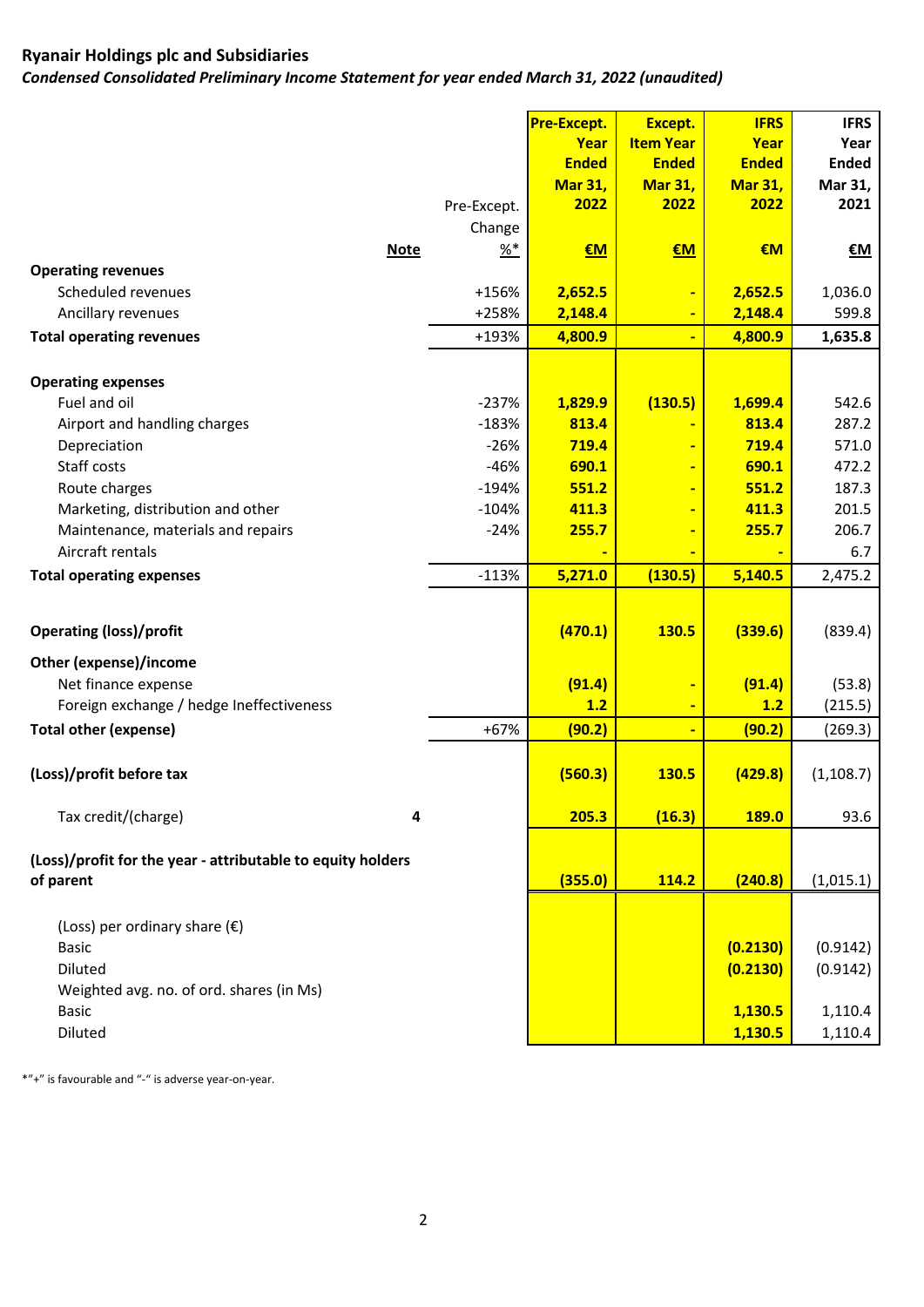*Condensed Consolidated Preliminary Statement of Comprehensive Income for year ended March 31, 2022 (unaudited)*

|                                                                                       | Year           | Year      |
|---------------------------------------------------------------------------------------|----------------|-----------|
|                                                                                       | <b>Ended</b>   | Ended     |
|                                                                                       | <b>Mar 31,</b> | Mar 31,   |
|                                                                                       | 2022           | 2021      |
|                                                                                       | EM             | <u>€M</u> |
|                                                                                       |                |           |
| (Loss) for the year                                                                   | (240.8)        | (1,015.1) |
|                                                                                       |                |           |
| Other comprehensive income:                                                           |                |           |
| Items that are or may be reclassified to profit or loss:                              |                |           |
| Cash flow hedge reserve movements:                                                    |                |           |
| Net movement in cash flow hedge reserve                                               | 1.084.1        | 322.6     |
| Other comprehensive income for the year, net of income tax credit                     | 1,084.1        | 322.6     |
| Total comprehensive income/(expense) for the year - attributable to equity holders of |                |           |
| parent                                                                                | 843.3          | (692.5)   |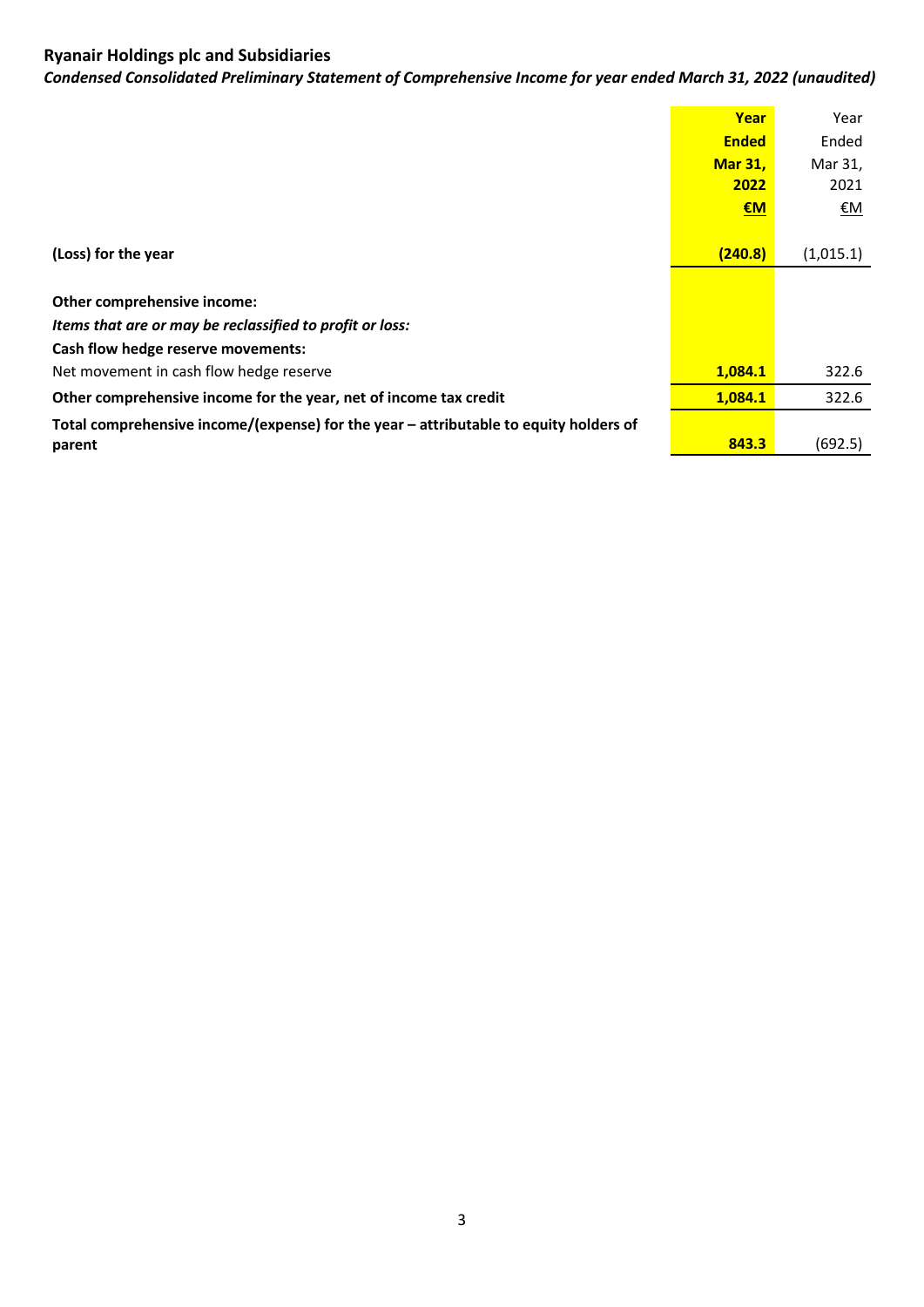*Condensed Consolidated Preliminary Statement of Cash Flows for year ended March 31, 2022 (unaudited)*

| €M<br>€M<br><b>Note</b><br><b>Operating activities</b><br>(Loss) after tax<br>(240.8)<br>(1,015.1)<br>Adjustments to reconcile (loss) after tax to net cash provided from/(used in)<br>operating activities<br>Depreciation<br>719.4<br>571.0<br>(Increase) in inventories<br>(0.7)<br>(0.3)<br>Tax (credit) on loss<br>(189.0)<br>(93.6)<br>8.6<br>Share based payments<br>5<br>3.6<br>(Increase)/decrease in trade receivables<br>(24.9)<br>48.9<br>(Increase) in other assets<br>(241.4)<br>(3.5)<br>Increase/(decrease) in trade payables<br>284.6<br>(407.6)<br>Increase/(decrease) in accrued expenses and other liabilities<br>1,722.8<br>(1,318.8)<br>Increase/(decrease) in provisions<br>45.5<br>(21.9)<br>(Increase) in net finance expense<br>(6.6)<br>(3.7)<br>Foreign exchange/hedge ineffectiveness & fair value<br>(146.5)<br>(294.1)<br>Income tax refunded<br>9.5<br>87.1<br>1,940.5<br>(2,448.0)<br>Net cash from/(used in) operating activities<br><b>Investing activities</b><br>9<br>(1, 181.6)<br>(294.7)<br>Capital expenditure - purchase of property, plant and equipment<br>377.6<br>Supplier reimbursements<br>9<br><b>113.9</b><br>Proceeds from sale of property, plant and equipment<br>9<br>110.5<br>112.1<br>Decrease in restricted cash<br><b>11.4</b><br>0.3<br>(468.6)<br>(Increase)/decrease in financial assets: cash > 3 months<br>741.7<br>Net cash (used in)/from investing activities<br>(1, 414.4)<br>937.0<br><b>Financing activities</b><br>Net proceeds from shares issued<br>13<br>46.8<br>421.0<br>Proceeds from long term borrowings<br>1,192.0<br>2,228.6<br>Repayments of long term borrowings<br>(1, 722.3)<br>(950.3)<br>Lease liabilities paid<br>(76.8)<br>(53.0)<br>Net cash (used in)/from financing activities<br>(536.5)<br>1,622.5<br>(Decrease)/increase in cash and cash equivalents<br>(10.4)<br>111.5<br>Net foreign exchange differences<br>28.7<br>(27.2)<br>2,650.7<br>2,566.4<br>Cash and cash equivalents at beginning of the year<br>Cash and cash equivalents at end of the year<br>2,669.0<br>2,650.7 |  | Year<br><b>Ended</b><br><b>Mar 31,</b><br>2022 | Year<br><b>Ended</b><br>Mar 31,<br>2021 |
|-------------------------------------------------------------------------------------------------------------------------------------------------------------------------------------------------------------------------------------------------------------------------------------------------------------------------------------------------------------------------------------------------------------------------------------------------------------------------------------------------------------------------------------------------------------------------------------------------------------------------------------------------------------------------------------------------------------------------------------------------------------------------------------------------------------------------------------------------------------------------------------------------------------------------------------------------------------------------------------------------------------------------------------------------------------------------------------------------------------------------------------------------------------------------------------------------------------------------------------------------------------------------------------------------------------------------------------------------------------------------------------------------------------------------------------------------------------------------------------------------------------------------------------------------------------------------------------------------------------------------------------------------------------------------------------------------------------------------------------------------------------------------------------------------------------------------------------------------------------------------------------------------------------------------------------------------------------------------------------------------------------------------------------------------------------------------------|--|------------------------------------------------|-----------------------------------------|
|                                                                                                                                                                                                                                                                                                                                                                                                                                                                                                                                                                                                                                                                                                                                                                                                                                                                                                                                                                                                                                                                                                                                                                                                                                                                                                                                                                                                                                                                                                                                                                                                                                                                                                                                                                                                                                                                                                                                                                                                                                                                               |  |                                                |                                         |
|                                                                                                                                                                                                                                                                                                                                                                                                                                                                                                                                                                                                                                                                                                                                                                                                                                                                                                                                                                                                                                                                                                                                                                                                                                                                                                                                                                                                                                                                                                                                                                                                                                                                                                                                                                                                                                                                                                                                                                                                                                                                               |  |                                                |                                         |
|                                                                                                                                                                                                                                                                                                                                                                                                                                                                                                                                                                                                                                                                                                                                                                                                                                                                                                                                                                                                                                                                                                                                                                                                                                                                                                                                                                                                                                                                                                                                                                                                                                                                                                                                                                                                                                                                                                                                                                                                                                                                               |  |                                                |                                         |
|                                                                                                                                                                                                                                                                                                                                                                                                                                                                                                                                                                                                                                                                                                                                                                                                                                                                                                                                                                                                                                                                                                                                                                                                                                                                                                                                                                                                                                                                                                                                                                                                                                                                                                                                                                                                                                                                                                                                                                                                                                                                               |  |                                                |                                         |
|                                                                                                                                                                                                                                                                                                                                                                                                                                                                                                                                                                                                                                                                                                                                                                                                                                                                                                                                                                                                                                                                                                                                                                                                                                                                                                                                                                                                                                                                                                                                                                                                                                                                                                                                                                                                                                                                                                                                                                                                                                                                               |  |                                                |                                         |
|                                                                                                                                                                                                                                                                                                                                                                                                                                                                                                                                                                                                                                                                                                                                                                                                                                                                                                                                                                                                                                                                                                                                                                                                                                                                                                                                                                                                                                                                                                                                                                                                                                                                                                                                                                                                                                                                                                                                                                                                                                                                               |  |                                                |                                         |
|                                                                                                                                                                                                                                                                                                                                                                                                                                                                                                                                                                                                                                                                                                                                                                                                                                                                                                                                                                                                                                                                                                                                                                                                                                                                                                                                                                                                                                                                                                                                                                                                                                                                                                                                                                                                                                                                                                                                                                                                                                                                               |  |                                                |                                         |
|                                                                                                                                                                                                                                                                                                                                                                                                                                                                                                                                                                                                                                                                                                                                                                                                                                                                                                                                                                                                                                                                                                                                                                                                                                                                                                                                                                                                                                                                                                                                                                                                                                                                                                                                                                                                                                                                                                                                                                                                                                                                               |  |                                                |                                         |
|                                                                                                                                                                                                                                                                                                                                                                                                                                                                                                                                                                                                                                                                                                                                                                                                                                                                                                                                                                                                                                                                                                                                                                                                                                                                                                                                                                                                                                                                                                                                                                                                                                                                                                                                                                                                                                                                                                                                                                                                                                                                               |  |                                                |                                         |
|                                                                                                                                                                                                                                                                                                                                                                                                                                                                                                                                                                                                                                                                                                                                                                                                                                                                                                                                                                                                                                                                                                                                                                                                                                                                                                                                                                                                                                                                                                                                                                                                                                                                                                                                                                                                                                                                                                                                                                                                                                                                               |  |                                                |                                         |
|                                                                                                                                                                                                                                                                                                                                                                                                                                                                                                                                                                                                                                                                                                                                                                                                                                                                                                                                                                                                                                                                                                                                                                                                                                                                                                                                                                                                                                                                                                                                                                                                                                                                                                                                                                                                                                                                                                                                                                                                                                                                               |  |                                                |                                         |
|                                                                                                                                                                                                                                                                                                                                                                                                                                                                                                                                                                                                                                                                                                                                                                                                                                                                                                                                                                                                                                                                                                                                                                                                                                                                                                                                                                                                                                                                                                                                                                                                                                                                                                                                                                                                                                                                                                                                                                                                                                                                               |  |                                                |                                         |
|                                                                                                                                                                                                                                                                                                                                                                                                                                                                                                                                                                                                                                                                                                                                                                                                                                                                                                                                                                                                                                                                                                                                                                                                                                                                                                                                                                                                                                                                                                                                                                                                                                                                                                                                                                                                                                                                                                                                                                                                                                                                               |  |                                                |                                         |
|                                                                                                                                                                                                                                                                                                                                                                                                                                                                                                                                                                                                                                                                                                                                                                                                                                                                                                                                                                                                                                                                                                                                                                                                                                                                                                                                                                                                                                                                                                                                                                                                                                                                                                                                                                                                                                                                                                                                                                                                                                                                               |  |                                                |                                         |
|                                                                                                                                                                                                                                                                                                                                                                                                                                                                                                                                                                                                                                                                                                                                                                                                                                                                                                                                                                                                                                                                                                                                                                                                                                                                                                                                                                                                                                                                                                                                                                                                                                                                                                                                                                                                                                                                                                                                                                                                                                                                               |  |                                                |                                         |
|                                                                                                                                                                                                                                                                                                                                                                                                                                                                                                                                                                                                                                                                                                                                                                                                                                                                                                                                                                                                                                                                                                                                                                                                                                                                                                                                                                                                                                                                                                                                                                                                                                                                                                                                                                                                                                                                                                                                                                                                                                                                               |  |                                                |                                         |
|                                                                                                                                                                                                                                                                                                                                                                                                                                                                                                                                                                                                                                                                                                                                                                                                                                                                                                                                                                                                                                                                                                                                                                                                                                                                                                                                                                                                                                                                                                                                                                                                                                                                                                                                                                                                                                                                                                                                                                                                                                                                               |  |                                                |                                         |
|                                                                                                                                                                                                                                                                                                                                                                                                                                                                                                                                                                                                                                                                                                                                                                                                                                                                                                                                                                                                                                                                                                                                                                                                                                                                                                                                                                                                                                                                                                                                                                                                                                                                                                                                                                                                                                                                                                                                                                                                                                                                               |  |                                                |                                         |
|                                                                                                                                                                                                                                                                                                                                                                                                                                                                                                                                                                                                                                                                                                                                                                                                                                                                                                                                                                                                                                                                                                                                                                                                                                                                                                                                                                                                                                                                                                                                                                                                                                                                                                                                                                                                                                                                                                                                                                                                                                                                               |  |                                                |                                         |
|                                                                                                                                                                                                                                                                                                                                                                                                                                                                                                                                                                                                                                                                                                                                                                                                                                                                                                                                                                                                                                                                                                                                                                                                                                                                                                                                                                                                                                                                                                                                                                                                                                                                                                                                                                                                                                                                                                                                                                                                                                                                               |  |                                                |                                         |
|                                                                                                                                                                                                                                                                                                                                                                                                                                                                                                                                                                                                                                                                                                                                                                                                                                                                                                                                                                                                                                                                                                                                                                                                                                                                                                                                                                                                                                                                                                                                                                                                                                                                                                                                                                                                                                                                                                                                                                                                                                                                               |  |                                                |                                         |
|                                                                                                                                                                                                                                                                                                                                                                                                                                                                                                                                                                                                                                                                                                                                                                                                                                                                                                                                                                                                                                                                                                                                                                                                                                                                                                                                                                                                                                                                                                                                                                                                                                                                                                                                                                                                                                                                                                                                                                                                                                                                               |  |                                                |                                         |
|                                                                                                                                                                                                                                                                                                                                                                                                                                                                                                                                                                                                                                                                                                                                                                                                                                                                                                                                                                                                                                                                                                                                                                                                                                                                                                                                                                                                                                                                                                                                                                                                                                                                                                                                                                                                                                                                                                                                                                                                                                                                               |  |                                                |                                         |
|                                                                                                                                                                                                                                                                                                                                                                                                                                                                                                                                                                                                                                                                                                                                                                                                                                                                                                                                                                                                                                                                                                                                                                                                                                                                                                                                                                                                                                                                                                                                                                                                                                                                                                                                                                                                                                                                                                                                                                                                                                                                               |  |                                                |                                         |
|                                                                                                                                                                                                                                                                                                                                                                                                                                                                                                                                                                                                                                                                                                                                                                                                                                                                                                                                                                                                                                                                                                                                                                                                                                                                                                                                                                                                                                                                                                                                                                                                                                                                                                                                                                                                                                                                                                                                                                                                                                                                               |  |                                                |                                         |
|                                                                                                                                                                                                                                                                                                                                                                                                                                                                                                                                                                                                                                                                                                                                                                                                                                                                                                                                                                                                                                                                                                                                                                                                                                                                                                                                                                                                                                                                                                                                                                                                                                                                                                                                                                                                                                                                                                                                                                                                                                                                               |  |                                                |                                         |
|                                                                                                                                                                                                                                                                                                                                                                                                                                                                                                                                                                                                                                                                                                                                                                                                                                                                                                                                                                                                                                                                                                                                                                                                                                                                                                                                                                                                                                                                                                                                                                                                                                                                                                                                                                                                                                                                                                                                                                                                                                                                               |  |                                                |                                         |
|                                                                                                                                                                                                                                                                                                                                                                                                                                                                                                                                                                                                                                                                                                                                                                                                                                                                                                                                                                                                                                                                                                                                                                                                                                                                                                                                                                                                                                                                                                                                                                                                                                                                                                                                                                                                                                                                                                                                                                                                                                                                               |  |                                                |                                         |
|                                                                                                                                                                                                                                                                                                                                                                                                                                                                                                                                                                                                                                                                                                                                                                                                                                                                                                                                                                                                                                                                                                                                                                                                                                                                                                                                                                                                                                                                                                                                                                                                                                                                                                                                                                                                                                                                                                                                                                                                                                                                               |  |                                                |                                         |
|                                                                                                                                                                                                                                                                                                                                                                                                                                                                                                                                                                                                                                                                                                                                                                                                                                                                                                                                                                                                                                                                                                                                                                                                                                                                                                                                                                                                                                                                                                                                                                                                                                                                                                                                                                                                                                                                                                                                                                                                                                                                               |  |                                                |                                         |
|                                                                                                                                                                                                                                                                                                                                                                                                                                                                                                                                                                                                                                                                                                                                                                                                                                                                                                                                                                                                                                                                                                                                                                                                                                                                                                                                                                                                                                                                                                                                                                                                                                                                                                                                                                                                                                                                                                                                                                                                                                                                               |  |                                                |                                         |
|                                                                                                                                                                                                                                                                                                                                                                                                                                                                                                                                                                                                                                                                                                                                                                                                                                                                                                                                                                                                                                                                                                                                                                                                                                                                                                                                                                                                                                                                                                                                                                                                                                                                                                                                                                                                                                                                                                                                                                                                                                                                               |  |                                                |                                         |
|                                                                                                                                                                                                                                                                                                                                                                                                                                                                                                                                                                                                                                                                                                                                                                                                                                                                                                                                                                                                                                                                                                                                                                                                                                                                                                                                                                                                                                                                                                                                                                                                                                                                                                                                                                                                                                                                                                                                                                                                                                                                               |  |                                                |                                         |
|                                                                                                                                                                                                                                                                                                                                                                                                                                                                                                                                                                                                                                                                                                                                                                                                                                                                                                                                                                                                                                                                                                                                                                                                                                                                                                                                                                                                                                                                                                                                                                                                                                                                                                                                                                                                                                                                                                                                                                                                                                                                               |  |                                                |                                         |
|                                                                                                                                                                                                                                                                                                                                                                                                                                                                                                                                                                                                                                                                                                                                                                                                                                                                                                                                                                                                                                                                                                                                                                                                                                                                                                                                                                                                                                                                                                                                                                                                                                                                                                                                                                                                                                                                                                                                                                                                                                                                               |  |                                                |                                         |
|                                                                                                                                                                                                                                                                                                                                                                                                                                                                                                                                                                                                                                                                                                                                                                                                                                                                                                                                                                                                                                                                                                                                                                                                                                                                                                                                                                                                                                                                                                                                                                                                                                                                                                                                                                                                                                                                                                                                                                                                                                                                               |  |                                                |                                         |
|                                                                                                                                                                                                                                                                                                                                                                                                                                                                                                                                                                                                                                                                                                                                                                                                                                                                                                                                                                                                                                                                                                                                                                                                                                                                                                                                                                                                                                                                                                                                                                                                                                                                                                                                                                                                                                                                                                                                                                                                                                                                               |  |                                                |                                         |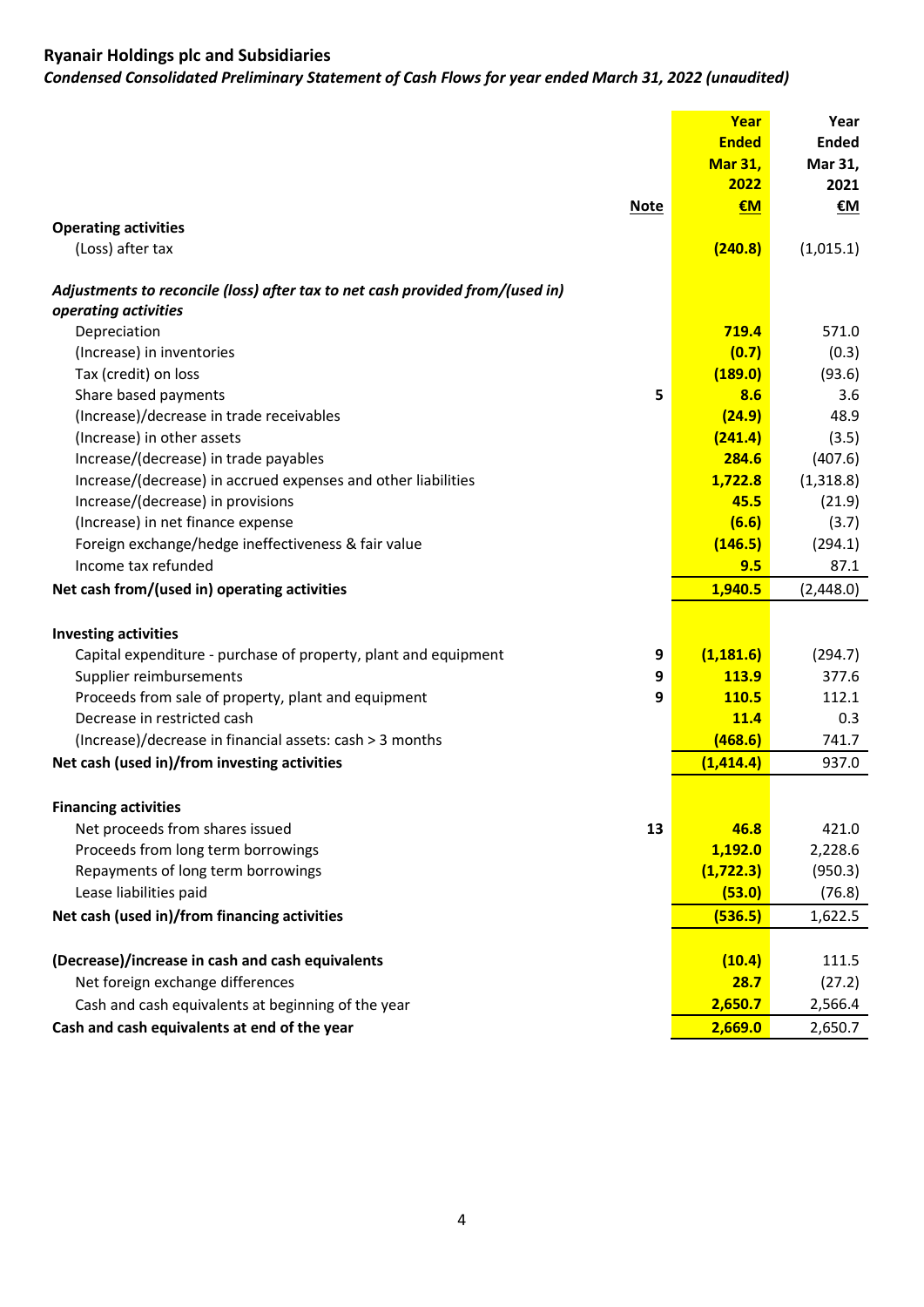*Condensed Consolidated Preliminary Statement of Changes in Shareholders' Equity for year ended March 31, 2022 (unaudited)* 

|                                                         |                          | Issued                   | Share          | Other                    |                 | Other           |                 |           |
|---------------------------------------------------------|--------------------------|--------------------------|----------------|--------------------------|-----------------|-----------------|-----------------|-----------|
|                                                         | Ordinary                 | <b>Share</b>             | Premium        | Undenom.                 | <b>Retained</b> | <b>Reserves</b> | Other           |           |
|                                                         | <b>Shares</b>            | Capital                  | <b>Account</b> | Capital                  | <b>Earnings</b> | <b>Hedging</b>  | <b>Reserves</b> | Total     |
|                                                         | М                        | €M                       | €M             | €M                       | €M              | €M              | €M              | €M        |
| Balance at April 01, 2020                               | 1,089.2                  | 6.5                      | 738.5          | 3.5                      | 4,245.0         | (111.3)         | 32.3            | 4,914.5   |
| Loss for the year                                       |                          |                          |                | $\overline{a}$           | (1,015.1)       |                 |                 | (1,015.1) |
| Other comprehensive income                              |                          |                          |                |                          |                 |                 |                 |           |
| Net movements in cash-flow reserve                      | $\overline{\phantom{0}}$ |                          |                |                          |                 | 322.6           |                 | 322.6     |
| Total other comprehensive income                        | $\overline{\phantom{a}}$ | $\overline{a}$           |                |                          |                 | 322.6           |                 | 322.6     |
| Total comprehensive (loss)/income                       | $\blacksquare$           | $\overline{a}$           | $\overline{a}$ | $\overline{\phantom{a}}$ | (1,015.1)       | 322.6           |                 | (692.5)   |
| Transactions with owners of the                         |                          |                          |                |                          |                 |                 |                 |           |
| Company recognised directly in equity                   |                          |                          |                |                          |                 |                 |                 |           |
| Issue of ordinary equity shares                         | 38.9                     | 0.2                      | 423.1          |                          | (2.3)           | $\overline{a}$  |                 | 421.0     |
| Share-based payments                                    |                          |                          |                |                          |                 |                 | 3.6             | 3.6       |
| Transfer of exercised and expired share<br>based awards |                          | $\overline{a}$           |                |                          | 4.7             |                 | (4.7)           |           |
| <b>Balance at March 31, 2021</b>                        | 1,128.1                  | 6.7                      | 1,161.6        | 3.5                      | 3,232.3         | 211.3           | 31.2            | 4,646.6   |
| Loss for the year                                       | ÷                        | ÷                        | ÷              | ÷                        | (240.8)         |                 |                 | (240.8)   |
| Other comprehensive income                              |                          |                          |                |                          |                 |                 |                 |           |
| Net movements in cash flow reserve                      | $\blacksquare$           | $\overline{\phantom{a}}$ | ÷              | ÷                        |                 | 1,084.1         |                 | 1,084.1   |
| Total other comprehensive income                        | ÷                        |                          |                |                          |                 | 1,084.1         |                 | 1,084.1   |
|                                                         |                          |                          |                |                          |                 |                 |                 |           |
| Total comprehensive (loss)/income                       | $\blacksquare$           | $\blacksquare$           | $\blacksquare$ | ÷                        | (240.8)         | 1,084.1         |                 | 843.3     |
| Transactions with owners of the                         |                          |                          |                |                          |                 |                 |                 |           |
| Company recognised directly in equity                   |                          |                          |                |                          |                 |                 |                 |           |
| <b>Issue of ordinary equity shares</b>                  | 6.5                      | 0.1                      | 112.2          |                          | (65.5)          |                 |                 | 46.8      |
| Additional share premium on the<br>allotment of shares  |                          |                          | 54.4           |                          | (54.4)          |                 |                 |           |
| <b>Share-based payments</b>                             |                          |                          |                |                          |                 |                 | 8.6             | 8.6       |
| Transfer of exercised and expired share<br>based awards |                          |                          |                |                          | 9.3             |                 | (9.3)           |           |
| <b>Balance at March 31, 2022</b>                        | 1,134.6                  | 6.8                      | 1.328.2        | 3.5                      | 2.880.9         | 1.295.4         | 30.5            | 5.545.3   |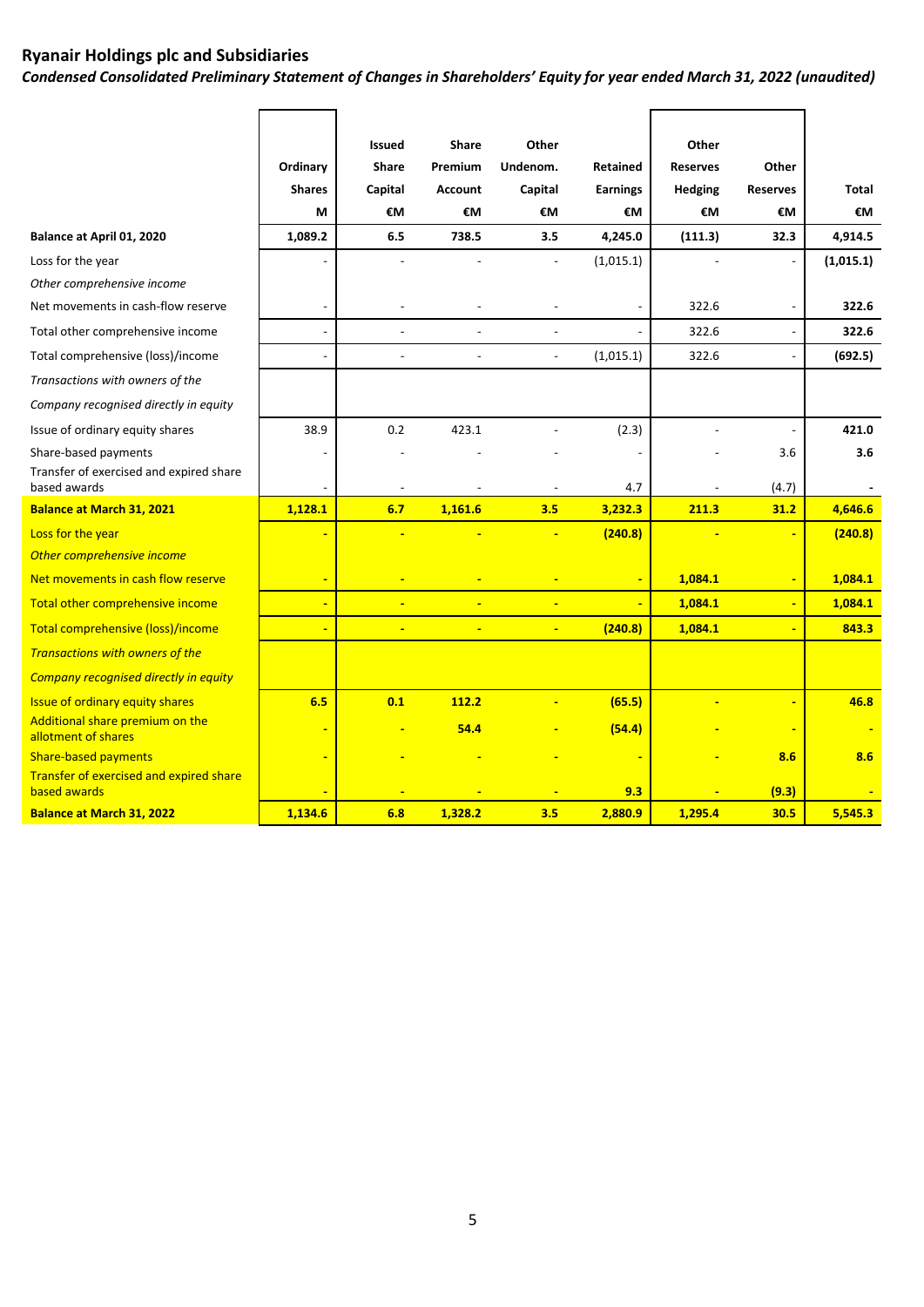# **MD&A Year Ended March 31, 2022 ("FY22")**

#### **Introduction**

The Ryanair Group's fleet was effectively grounded as a result of European Governments' Covid-19 travel restrictions/lockdowns for much of the prior year comparative (year ended March 31, 2021). Sectors (+197%) and traffic (+253%) are therefore significantly higher in the year ended March 31, 2022 (although still below pre Covid-19 levels) and the following discussion should be read in that context.

For the purposes of the Management Discussion and Analysis ("MD&A") (with the exception of the balance sheet commentary) all figures and comments are by reference to the FY22 results excluding the exceptional item referred to below.

In FY22, as part of its risk management strategy, the Group utilised jet fuel call options to set a maximum price for up to 15% of FY23 expected fuel requirements. These instruments are measured at fair value through the income statement. Following the Russian invasion of Ukraine in February 2022, the price of jet fuel significantly increased. An exceptional (pre-tax) unrealised mark-to-market gain of €131M was recorded on the Group's jet fuel call options at March 31, 2022.

#### **Income Statement**

#### **Scheduled revenues:**

Scheduled revenues increased by **156% to €2.65BN** due to a 253% increase in traffic, from **27.5M** to **97.1M**. While traffic increased significantly, the delayed relaxation of EU Governments' Covid-19 travel restrictions until July 2021 (October in the case of the UK Government) combined with the damaging impact of the Omicron variant and Russia's invasion of Ukraine in H2, meant that fares required significant price stimulation. Average fares in FY22 were down 27% to just €27.

#### **Ancillary revenues:**

Ancillary revenues increased by **258%** to **€2.15BN** due to a 253% rebound in traffic and a solid performance in priority boarding and reserved seating.

#### **Total revenues:**

As a result of the above, total revenues increased by **193% to €4.80BN.** 

## **Operating Expenses:**

#### **Fuel and oil:**

Fuel and oil increased by **237% to €1.83BN** due to a 197% increase in sectors and higher jet fuel prices offset by fuel burn savings on the new B737-8200 aircraft.

#### **Airport and handling charges:**

Airport and handling charges rose by **183% to €813M**, below the 197% increase in sectors and 253% higher traffic.

#### **Depreciation:**

Depreciation increased by **26% to €719M**, primarily due to higher amortisation resulting from increased aircraft utilisation and the delivery of 61 new B737-8200 *"Gamechanger"* aircraft.

#### **Staff costs:**

Staff costs increased by **46% to €690M** due to higher sectors.

#### **Route charges:**

Route charges rose by **194% to €551M**, broadly in line with higher sectors.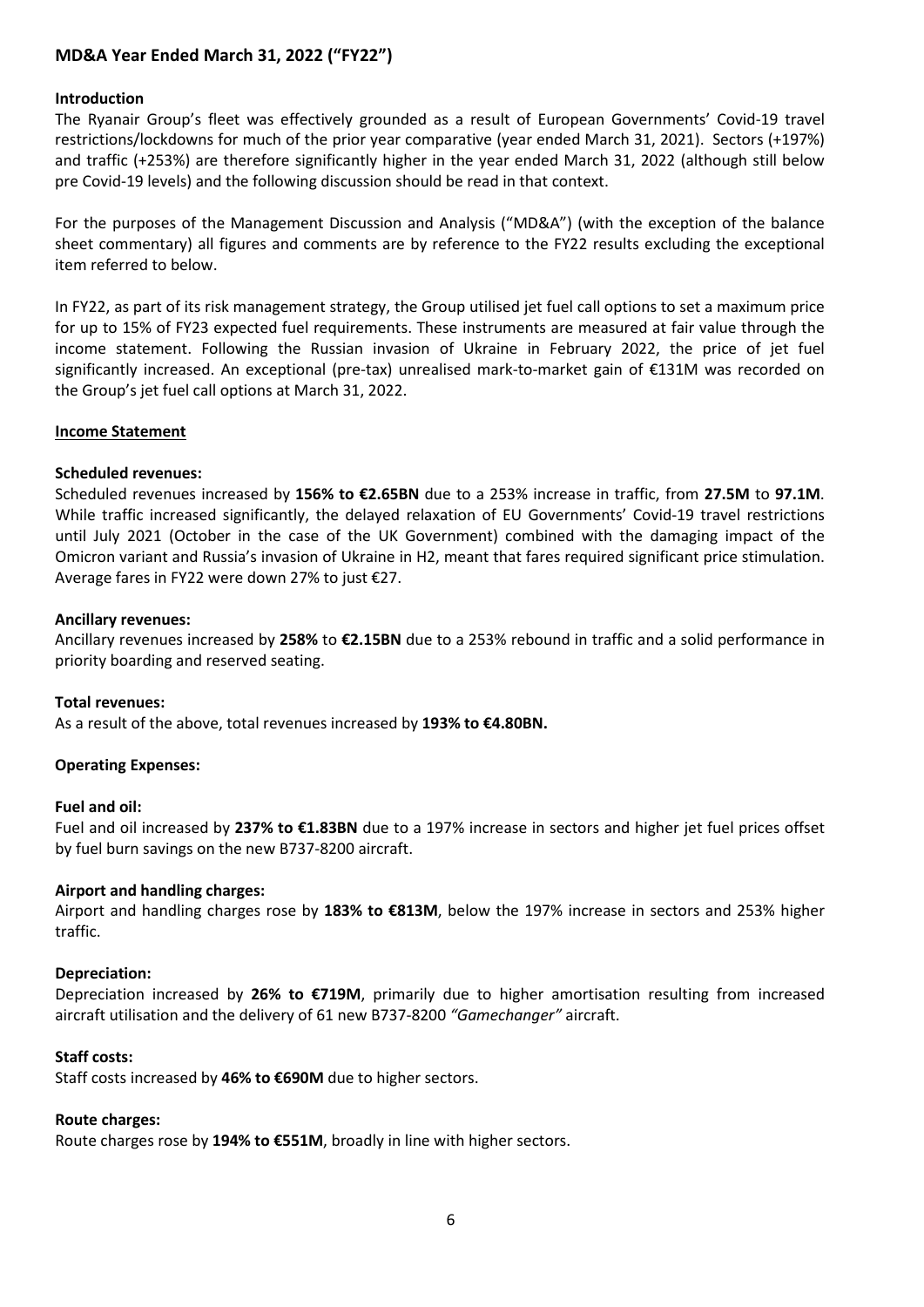## **Marketing, distribution and other:**

Marketing, distribution and other doubled to **€411M** due to higher activity (including increased in-flight sales), offset by cost savings.

## **Maintenance, materials and repairs:**

Maintenance, materials and repairs increased by **24% to €256M** due to higher aircraft utilisation and the handback of 3 leased aircraft during FY22.

#### **Other expense:**

Net finance expenses increased by **€38M to €91M** due to higher average gross debt in the year and negative interest rates on euro deposits.

In the prior year, due to an 81% reduction in traffic and aircraft delivery delays, the Group recorded approximately €200M ineffectiveness charges on fuel and currency hedges. No hedge ineffectiveness was recorded in FY22.

#### **Balance sheet:**

Gross cash increased by €0.48BN to €3.63BN at March 31, 2022. Gross debt fell by €0.35BN to €5.08BN primarily due to €1.72BN debt repayments offset by a €1.20BN bond issuance in May 2021.

Net debt was €1.45BN at March 31, 2022, a drop of €0.83BN from €2.28BN at March 31, 2021.

Increased activity in the twelve months to March 31, 2022 (including a 197% increase in sectors and 253% rise in traffic), and higher forward bookings (unearned revenue) led to significant movements in Other Assets (+€0.24BN), Trade Payables (+€0.56BN), and Accrued Expenses and Other Liabilities (+€1.72BN).

#### **Shareholders' equity:**

Shareholders' equity increased by  $$0.90B$ N to  $$5.54B$ N primarily due to a  $$1.08B$ N IFRS hedge accounting unrealised gain for derivatives, offset by the €0.24BN net loss.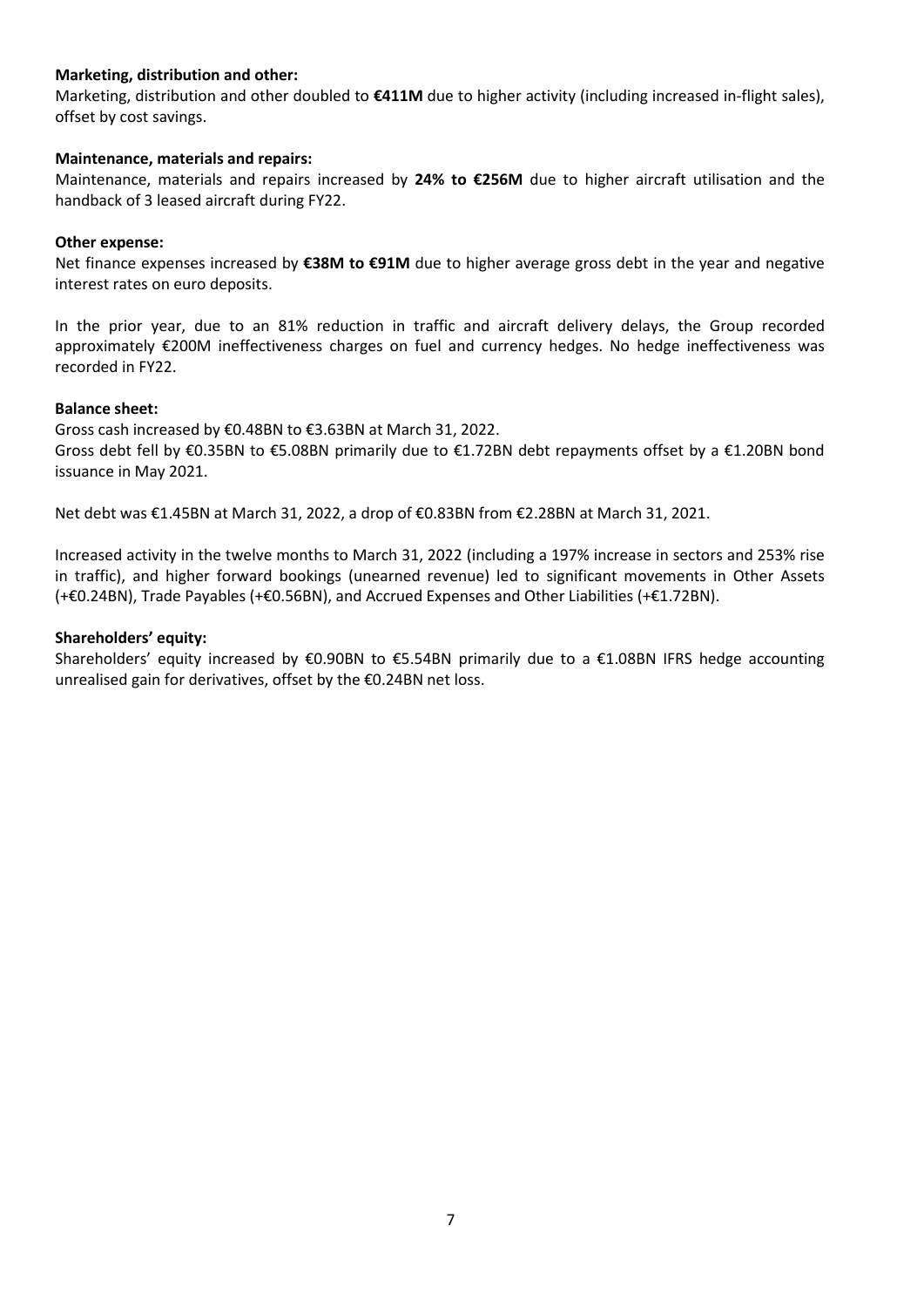# **Ryanair Holdings plc and Subsidiaries Notes forming Part of the Condensed Consolidated Preliminary Financial Statements**

# **1. Basis of preparation and significant accounting policies**

Ryanair Holdings plc (the "Company") is a company domiciled in Ireland. The unaudited condensed consolidated preliminary financial statements of the Company for the year ended March 31, 2022 comprise the Company and its subsidiaries (together referred to as the "Group").

The March 31, 2022 figures and the March 31, 2021 comparative figures do not include all of the information required for full annual financial statements and therefore do not constitute statutory financial statements of the Group within the meaning of the Companies Act, 2014. The consolidated financial statements of the Group for the year ended March 31, 2021, together with the independent auditor's report thereon, were filed with the Irish Registrar of Companies following the Company's Annual General Meeting and are also available on the Company's Website. The auditor's report on those financial statements was unqualified.

The Audit Committee, upon delegation of authority by the Board of Directors, approved the unaudited condensed consolidated preliminary financial statements for the year ended March 31, 2022 on May 13, 2022.

Except as stated otherwise below, this year's financial information has been prepared in accordance with the accounting policies set out in the Group's most recent published consolidated financial statements, which were prepared in accordance with IFRS as adopted by the EU and also in compliance with IFRS as issued by the International Accounting Standards Board (IASB).

# *New IFRS standards and amendments adopted during the year*

The following new and amended IFRS standards, amendments and IFRIC interpretations, have been issued by the IASB, and have also been endorsed by the EU. These standards are effective for the first time for the Group's financial year beginning on April 1, 2021 and therefore have been applied by the Group in these condensed consolidated preliminary financial statements:

- Amendments to IFRS 4 Insurance Contracts Deferral of IFRS 9 (effective on or after January 1, 2021).
- Amendments to IFRS 9, IAS 39, IFRS 7, IFRS 4 and IFRS 16 Interest Rate Benchmark Reform Phase 2 (effective on or after January 1, 2021).
- Amendment to IFRS 16 Leases Covid-19 Related Rent Concessions Beyond June 30, 2021 (effective on or after April 1, 2021).

The adoption of these new or amended standards did not have a material impact on the Group's financial position or results in the year ended March 31, 2022.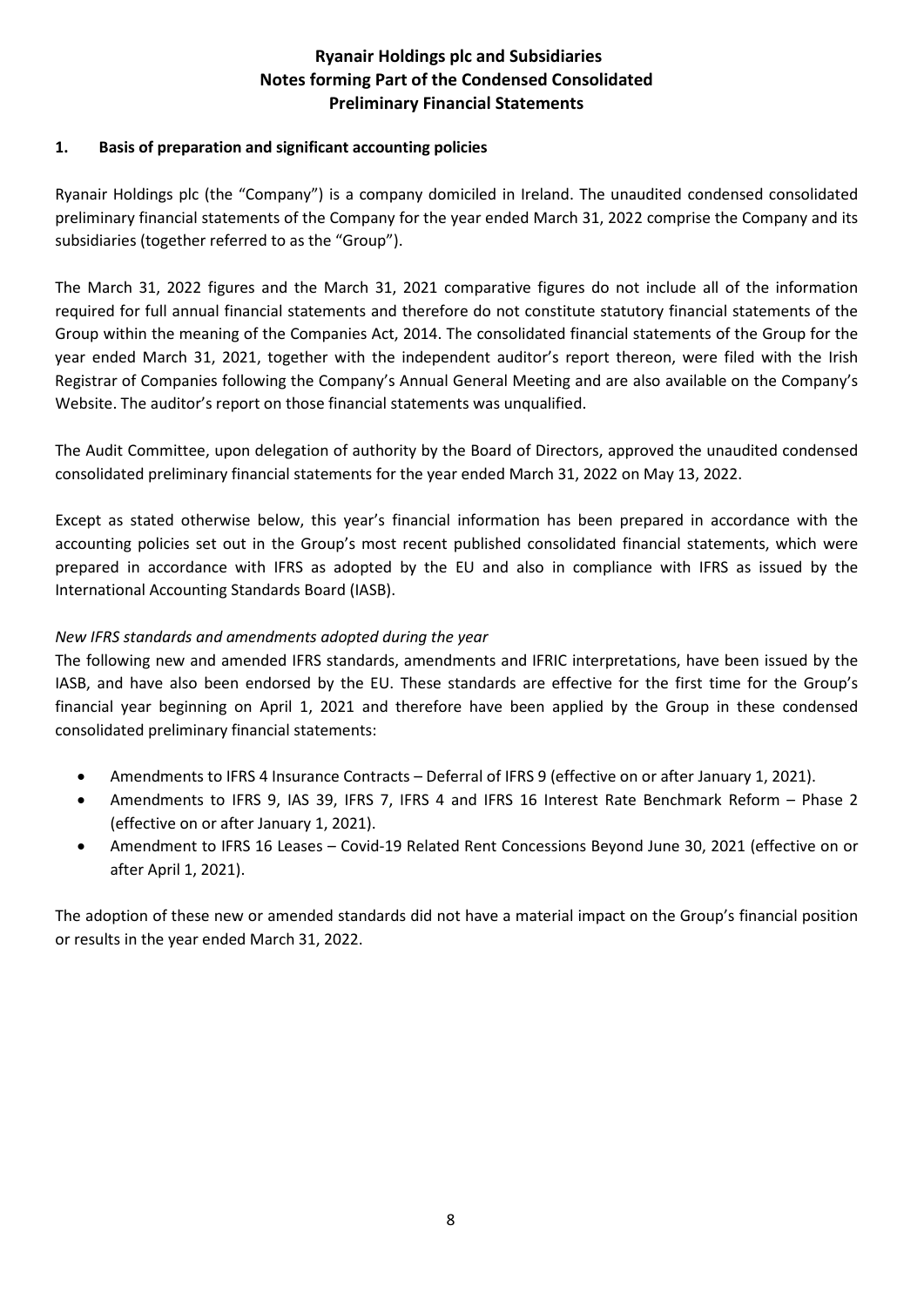# *New IFRS standards and amendments issued but not yet effective*

The following new or revised IFRS standards and IFRIC interpretations will be adopted for the purposes of the preparation of future financial statements, where applicable. While under review, we do not anticipate that the adoption of the other new or revised standards and interpretations will have a material impact on our financial position or results from operations:

- Amendments to IFRS 3 Business Combinations; IAS 16 Property, Plant and Equipment; IAS 37 Provisions, Contingent Liabilities and Contingent Assets; and Annual Improvements 2018-2020
- Amendments to IAS 12 Income Taxes: Deferred Tax related to Assets and Liabilities arising from a Single Transaction (effective on or after January 1, 2023).\*
- Amendments to IAS 8 Accounting Policies, Changes in Accounting Estimates and Errors: Definition of Accounting Estimates (effective on or after January 1, 2023).
- Amendments to IAS 1 Presentation of Financial Statements and IFRS Practice Statement 2 Making Materiality Judgments: Disclosure of Accounting policies (effective on or after January 1, 2023).
- Amendments to IAS 1 Presentation of Financial Statements: Classification of Liabilities as Current or Noncurrent – Deferral of Effective Date (effective on or after January 1, 2023).\*
- IFRS 17 Insurance Contracts (effective on or after January 1, 2023).
- Amendments to IFRS 17 Insurance contracts: Initial Application of IFRS 17 and IFRS 9 Comparative Information (effective on or after January 1, 2023)\*

*\*These standards or amendments to standards are not as of yet EU endorsed.*

## **2. Judgements and estimates**

The preparation of financial statements requires management to make judgements, estimates and assumptions that affect the application of accounting policies and the reported amounts of assets and liabilities, income and expense. Actual results may differ from these estimates.

In preparing these condensed consolidated preliminary financial statements, the significant judgements and key sources of estimation uncertainty were the same as those that applied in the most recent published consolidated financial statements.

## *Derivative financial instruments*

The Group uses various derivative financial instruments to manage its exposure to market risks, including the risks relating to fluctuations in commodity prices and currency exchange rates. Ryanair uses forward contracts for the purchase of its jet fuel (jet kerosene) and carbon credit (Emission Trading Scheme) requirements to reduce its exposure to commodity price risk. It also uses foreign currency forward contracts to reduce its exposure to risks related to foreign currencies, principally the U.S. dollar exposure associated with the purchase of new Boeing 737 aircraft and the U.S. dollar exposure associated with the purchase of jet fuel.

The Group's derivative financial instruments are measured at fair value and recognised as either assets or liabilities in its consolidated balance sheet. All derivatives, with the exception of jet fuel call options, are designated as cash flow hedges with the resulting gains or losses taken to other reserves. Jet fuel call options are measured at fair value with the resulting gains or losses taken to the income statement. At March 31, 2022, a net asset of €1.20BN (2021: net liability €46M) was recognised on balance sheet in respect of the Group's jet fuel forward contracts, foreign currency derivative instruments associated with future jet fuel purchases and carbon credits and a net asset of €330M (2021: net asset €171M) was recognised in respect of its foreign currency derivative instruments associated with future aircraft purchases.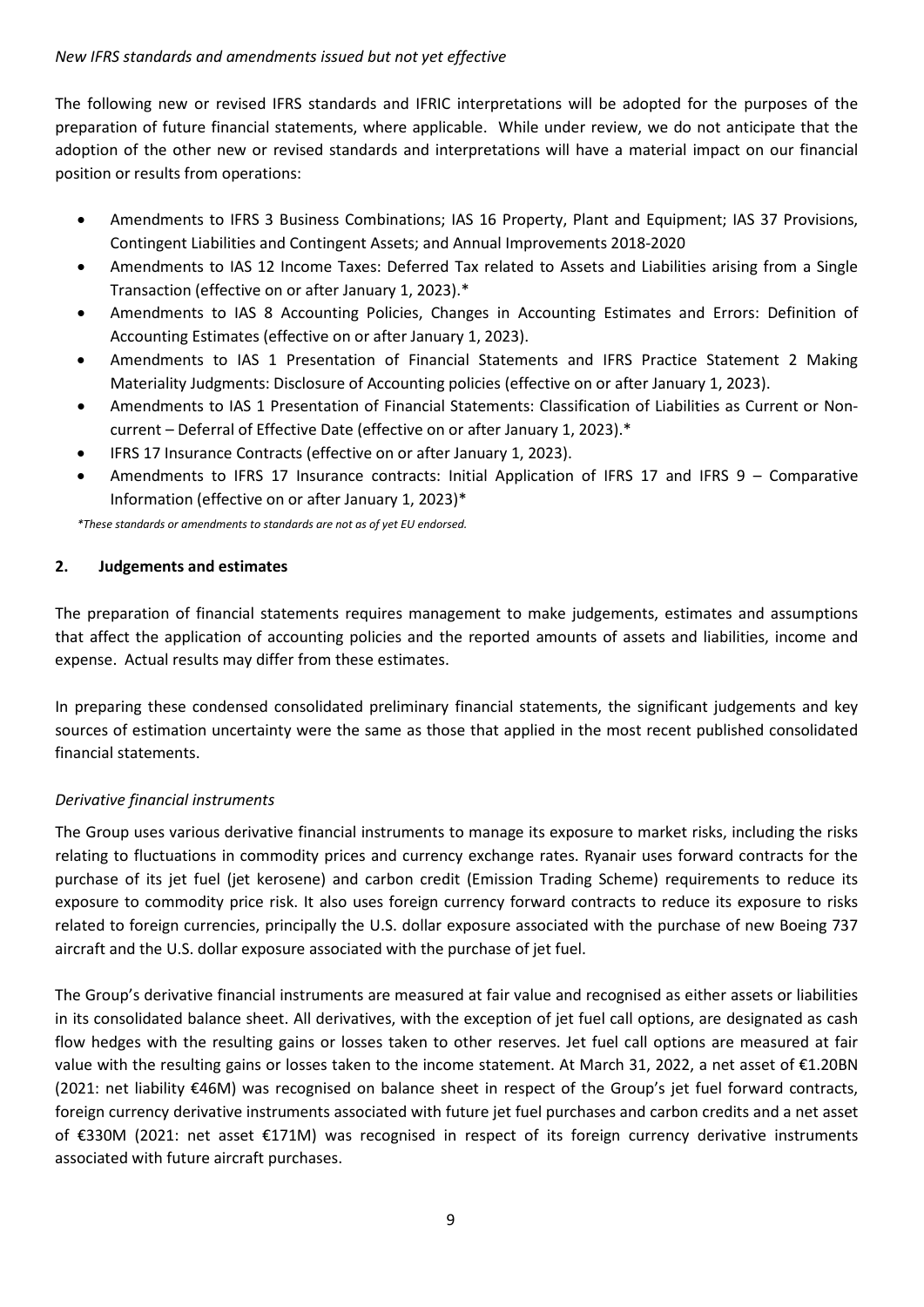In determining the hedge effectiveness of derivative instruments used to hedge Ryanair's fuel requirements, there is significant judgement involved in assessing whether the volumes of jet fuel hedged are still expected to be highly probable forecast transactions. Specifically, significant judgement is required in respect of the assumptions related to the expected recovery of passenger demand and the subsequent flight schedules following the Covid-19 pandemic along with the potential for travel restrictions to be reimposed. All of these assumptions impact upon forecast fuel consumption, and minor changes to these assumptions could have a significant effect on the assessment of hedge effectiveness.

In respect of foreign currency hedge effectiveness for future aircraft purchases, there is a high degree of judgement involved in assessing whether the future aircraft payments are still considered highly probable of occurring, and the timing of these future payments for aircraft. The timing of future payments for aircraft is dependent on the aircraft manufacturer's ability to meet forecast aircraft delivery schedules.

As at March 31, 2022 the Group had entered into jet fuel forward contracts covering approximately 65% of its estimated requirements for fiscal year 2023 and approximately 5% of its estimated requirements for fiscal year 2024. The Group believes these hedges to be effective for hedge accounting purposes.

## *Long-lived assets – Useful lives, residual values and impairment*

At March 31, 2022, the Group had €9.10BN of property, plant and equipment long-lived assets, of which €8.93BN were aircraft. In accounting for long-lived assets, the Group must make estimates about the expected useful lives of the assets, the expected residual values of the assets, the cost of major airframe and engine overhaul.

In determining the useful lives and expected residual values of the aircraft, and the cost of major airframe and engine overhaul, the Group has based the estimates on a range of factors and assumptions, including its own historic experience and past practices of aircraft disposal and renewal programmes, forecasted growth plans, external valuations from independent appraisers, recommendations from the aircraft supplier and manufacturer and other industry available information.

The Group's estimate of each aircraft's residual value is 15% of the current market value of new aircraft, and each aircraft's useful life is determined to be 23 years. For the 61 new Boeing 737-8200 aircraft delivered during the year ended March 31, 2022, the Group has determined the estimated useful life to be 23 years and estimated residual value to be 15% of its current market value upon delivery. An element of the cost of an acquired aircraft is attributed on acquisition to its service potential, reflecting the maintenance condition of its engines and airframe. This cost, which can equate to a substantial element of the total aircraft cost, is amortised over the shorter of the period to the next maintenance check (usually between 8 and 12 years) or the remaining life of the aircraft.

Revisions to these estimates could be caused by changes to maintenance programmes, changes in utilization of the aircraft, governmental regulations on ageing aircraft, changes in new aircraft technology, changes in governmental and environmental taxes, changes in new aircraft fuel efficiency and changing market prices for new and used aircraft of the same or similar types. The Group therefore evaluates its estimates and assumptions in each reporting period, and, when warranted, adjusts these assumptions. Any adjustments are accounted for on a prospective basis through depreciation expense.

The Group evaluates, at the end of each reporting period, whether there is any indication that its long-lived assets may be impaired. Factors that may indicate potential impairment include, but are not limited to, significant decrease in the market value of an aircraft based on observable information, a significant change in an aircraft's physical condition and operating or cash flow losses associated with the use of the aircraft.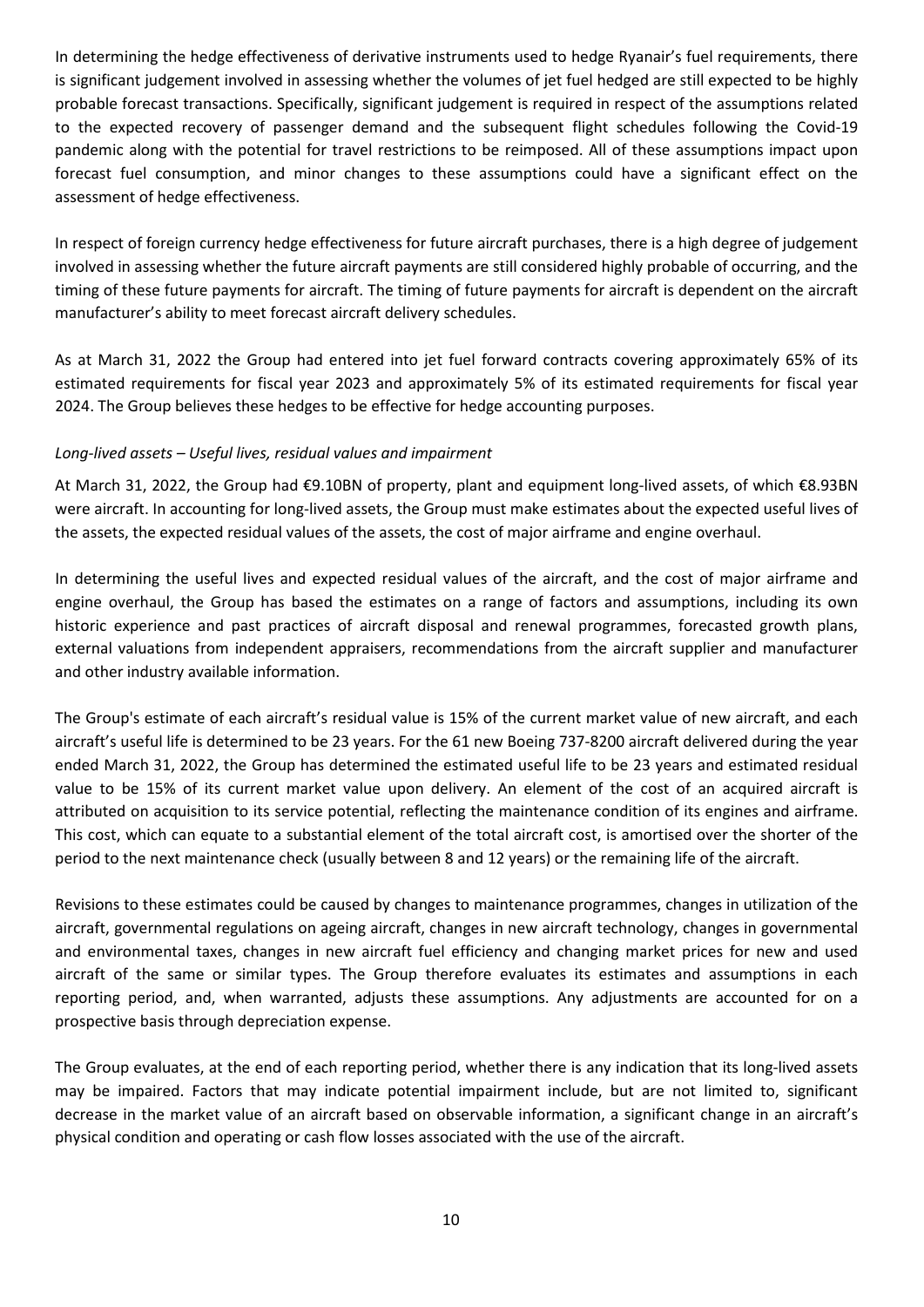# **3. Seasonality of operations**

The Group's results of operations have varied significantly from quarter to quarter, and management expects these variations to continue. Among the factors causing these variations are the airline industry's sensitivity to general economic conditions and the seasonal nature of air travel. Accordingly, the first half-year typically results in higher revenues and results.

## **4. Income tax expense**

The Group's consolidated tax credit for the year ended March 31, 2022 of €189M (March 31, 2021: €94M) comprises a current tax credit of €10M and a deferred tax credit of €179M primarily relating to the temporary differences for property, plant and equipment and net operating losses. This consolidated tax credit is the aggregation of separate tax charges and tax credits on the profits earned and losses suffered by each of the Group's operating companies, calculated in accordance with differing tax rules and rates applicable in each jurisdiction where the Group operates. The effective tax rate of approximately 44% credit for the year ended March 31, 2022 (March 31, 2021: approximately 8% credit) is the result of the mix of profits and losses incurred by Ryanair's operating subsidiaries primarily in Ireland, Malta, Poland and the UK, and revised assessments of the value of deferred tax assets in the wake of the Covid-19 pandemic.

## **5. Share based payments**

The terms and conditions of the Group's share-based remuneration programmes are disclosed in the most recent, published, consolidated financial statements. The charge of €9M in the year ended March 31, 2022 (March 31, 2021: €4M) is the fair value of options granted in prior periods and a conditional share grant under LTIP 2019, in fiscal year 2022, to managers across the Group (the Executive and Non-Executive Directors were not included in this LTIP grant). The charge is recognised within the income statement in accordance with employee services rendered. During the year ended March 31, 2022, 6.5M ordinary shares were issued at strike prices between €6.25 and €12.00 per share following the exercise of vested share options.

## **6. Contingencies**

The Group is engaged in litigation arising in the ordinary course of its business. The Group does not believe that any such litigation will individually, or in aggregate, have a material adverse effect on the financial condition of the Group. Should the Group be unsuccessful in these litigation actions, management believes the possible liabilities then arising cannot be determined but are not expected to materially adversely affect the Group's results of operations or financial position.

## **7. Capital commitments**

At March 31, 2022 the Group had an operating fleet of 471 (2021: 422) Boeing 737s and 29 (2021: 29) Airbus A320 aircraft. In September 2014, the Group agreed to purchase up to 200 (100 firm and 100 options) Boeing 737-8200 aircraft which was subsequently increased to 210 (135 firm and 75 options). In December 2020, the Group increased its firm orders from 135 to 210 Boeing 737-8200 aircraft. In the year ended March 31, 2022, the Group took delivery of 61 of these aircraft. The remaining aircraft are due to be delivered before the end of fiscal year 2025.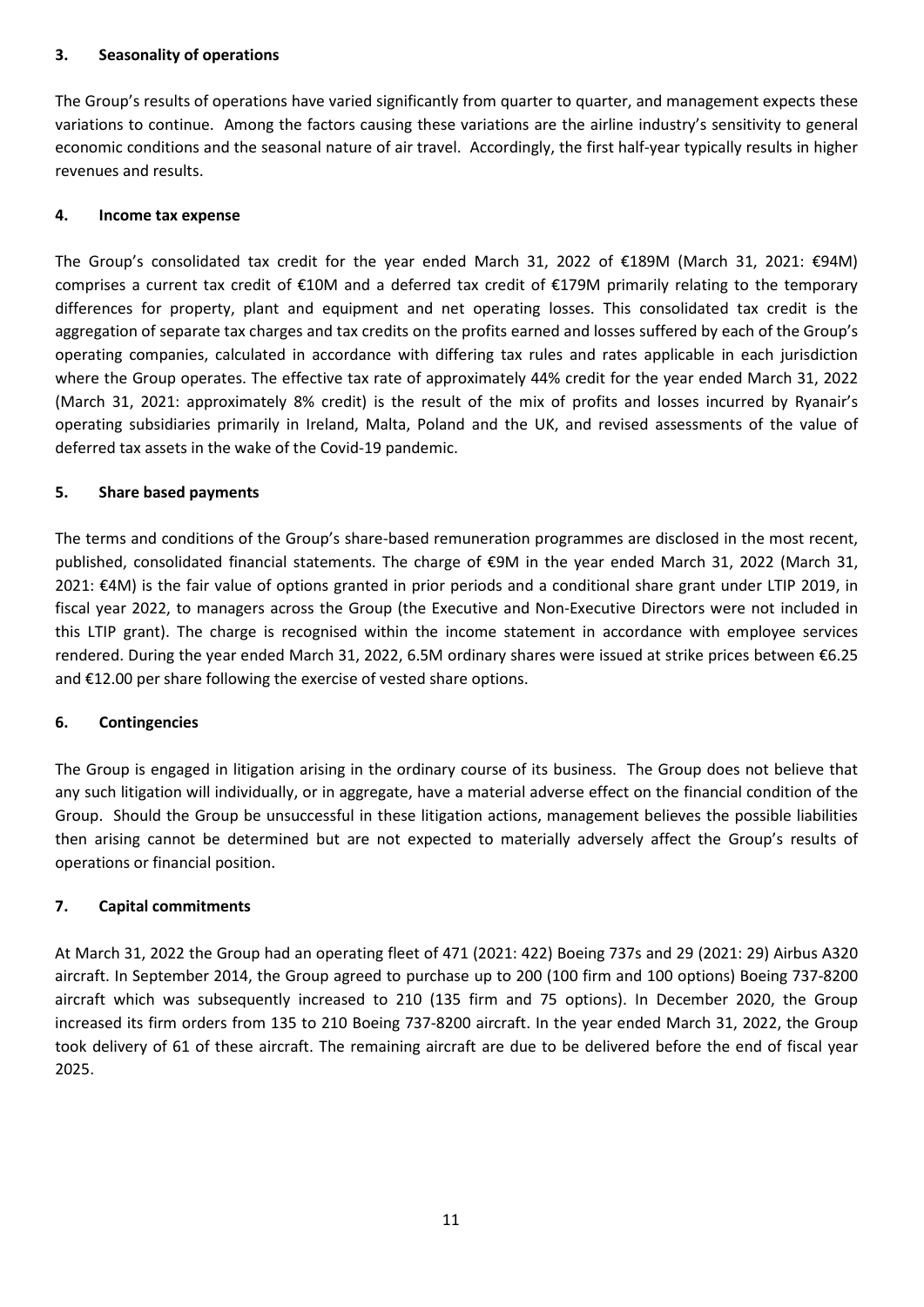## **8. Analysis of operating segment**

The Group determines and presents operating segments based on the information that internally is provided to the Group CEO, who is the Company's Chief Operating Decision Maker (CODM).

The Group currently comprises four key separate airlines, Buzz, Lauda Europe (Lauda), Malta Air and Ryanair DAC. Ryanair DAC and Malta Air are separate reportable segments as they each exceed the applicable quantitative thresholds for reporting purposes. Buzz and Lauda do not individually exceed the quantitative thresholds and accordingly are presented on an aggregate basis as they exhibit similar economic characteristics and their services, activities and operations are sufficiently similar in nature. The results of these operations are included as 'Other Airlines.'

The CODM assesses the performance of the business based on the profit/(loss) after tax of each airline for the reporting period. Resource allocation decisions for all airlines are based on airline performance for the relevant period, with the objective in making these resource allocation decisions being to optimize consolidated financial results.

Reportable segment information is presented as follows:

|                                                          | <b>Ryanair DAC</b> |                | <b>Malta Air Other Airlines</b> | <b>Elimination</b> | <b>Total</b>   |
|----------------------------------------------------------|--------------------|----------------|---------------------------------|--------------------|----------------|
|                                                          | <b>Mar 31,</b>     | <b>Mar 31,</b> | <b>Mar 31,</b>                  | <b>Mar 31,</b>     | <b>Mar 31,</b> |
| <b>Year Ended</b>                                        | 2022               | 2022           | 2022                            | 2022               | 2022           |
|                                                          | €M                 | €M             | $\epsilon$ M                    | €M                 | €M             |
| Scheduled revenue                                        | 2,616.1            | $\blacksquare$ | 36.4                            | $\blacksquare$     | 2,652.5        |
| Ancillary revenue                                        | 2,148.4            | $\blacksquare$ | $\blacksquare$                  | $\blacksquare$     | 2,148.4        |
| Inter-segment revenue                                    | 698.5              | 679.4          | 406.9                           | (1,784.8)          |                |
| <b>Segment revenue</b>                                   | 5,463.0            | 679.4          | 443.3                           | (1,784.8)          | 4,800.9        |
|                                                          |                    |                |                                 |                    |                |
| Reportable segment (loss)/profit after<br>income tax (i) | (354.7)            | 5.9            | (6.2)                           |                    | (355.0)        |
|                                                          |                    |                |                                 |                    |                |
| Other segment information:                               |                    |                |                                 |                    |                |
| Net Finance Expense                                      | (87.8)             | ٠              | (3.6)                           |                    | (91.4)         |
| Depreciation                                             | (660.1)            | ٠              | (59.3)                          | ٠                  | (719.4)        |
| Capital Expenditure                                      | (1,527.8)          | ٠              | (5.0)                           | $\blacksquare$     | (1,532.8)      |
|                                                          |                    |                |                                 |                    |                |
| Segment assets                                           | 14,832.1           | 69.6           | 248.1                           | $\blacksquare$     | 15,149.8       |
| Segment liabilities                                      | 8,879.3            | 85.3           | 639.9                           |                    | 9,604.5        |

*(i) Adjusted loss after tax in the financial year ended March 31, 2022, excludes a net exceptional gain of €114M, attributable to the fair value measurement of jet fuel call options.*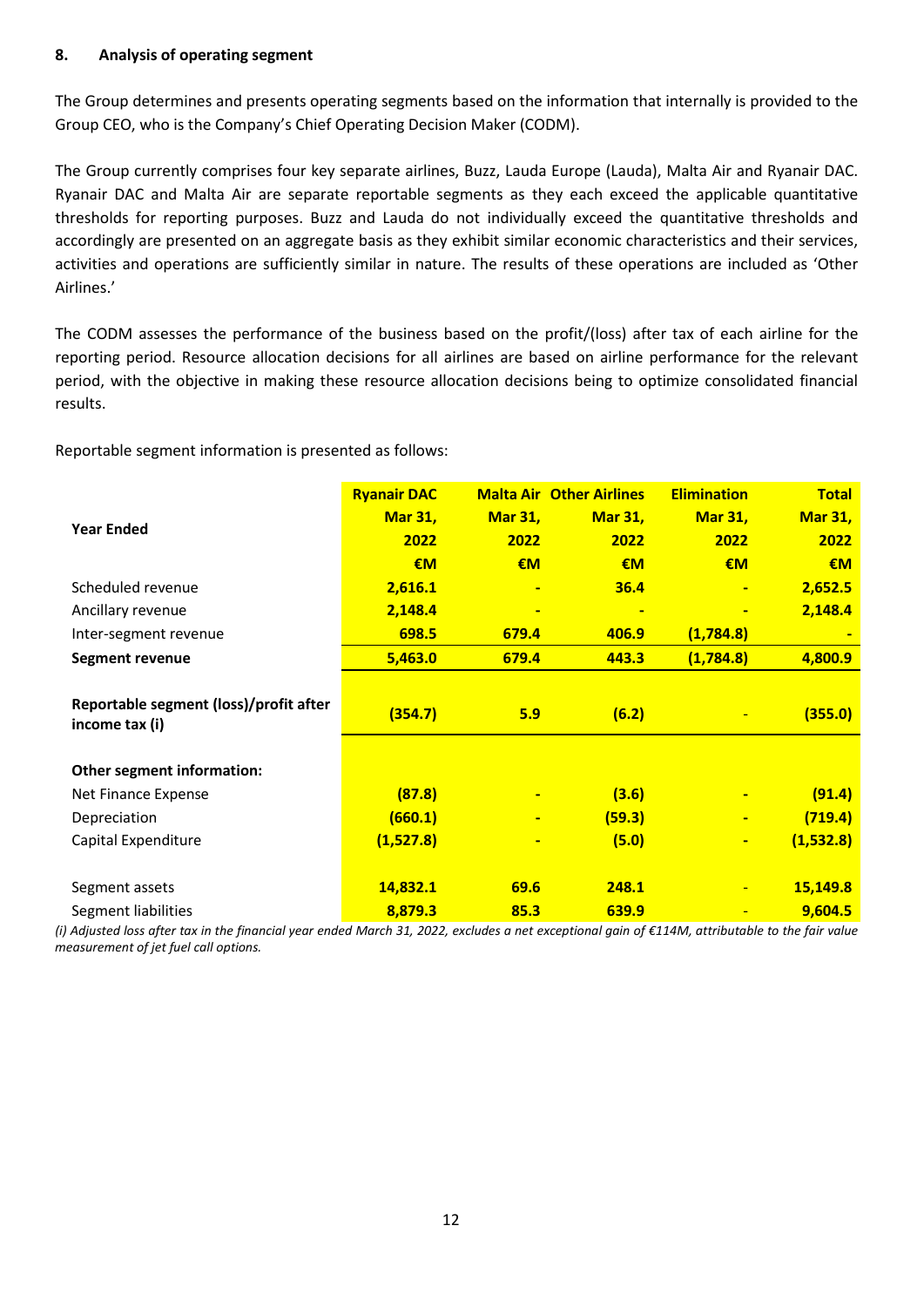|                                                   | <b>Ryanair DAC</b> | <b>Malta Air</b>         | <b>Other Airlines</b> | <b>Elimination</b>       | Total    |
|---------------------------------------------------|--------------------|--------------------------|-----------------------|--------------------------|----------|
| <b>Year Ended</b>                                 | Mar 31,            | Mar 31,                  | Mar 31,               | Mar 31,                  | Mar 31,  |
|                                                   | 2021               | 2021                     | 2021                  | 2021                     | 2021     |
|                                                   | €M                 | €M                       | €M                    | €M                       | €M       |
| Scheduled revenue                                 | 1,020.2            |                          | 15.8                  |                          | 1,036.0  |
| Ancillary revenue                                 | 599.8              |                          |                       |                          | 599.8    |
| Inter-segment revenue                             | 586.4              | 464.2                    | 196.9                 | (1, 247.5)               |          |
| <b>Segment revenue</b>                            | 2,206.4            | 464.2                    | 212.7                 | (1, 247.5)               | 1,635.8  |
| Reportable segment (loss) after income<br>tax (i) | (641.6)            | (18.7)                   | (155.1)               |                          | (815.4)  |
|                                                   |                    |                          |                       |                          |          |
| Other segment information:                        |                    |                          |                       |                          |          |
| Net Finance Expense                               | (54.7)             |                          | 0.9                   |                          | (53.8)   |
| Depreciation                                      | (506.6)            |                          | (64.4)                | $\overline{\phantom{a}}$ | (571.0)  |
| Capital Expenditure                               | (343.0)            | $\overline{\phantom{a}}$ | (33.6)                | $\overline{\phantom{a}}$ | (376.6)  |
| Segment assets                                    | 11,898.7           | 86.7                     | 342.6                 | $\overline{\phantom{a}}$ | 12,328.0 |
| Segment liabilities                               | 6,830.8            | 108.3                    | 742.3                 |                          | 7,681.4  |

*(i) Adjusted loss after tax in the financial year ended March 31, 2021, excludes a charge of €200M, attributable to a hedge ineffectiveness charge on jet fuel derivative instruments, foreign currency derivative instruments related to jet fuel, and aircraft delivery delays.*

The following table disaggregates revenue by primary geographical market. In accordance with IFRS 8 paragraph 13, revenue by country of origin has been provided where revenue for that country is in excess of 10% of total revenue. Ireland is presented as it represents the country of domicile. "Other European countries" includes all other countries in which the Group has operations.

|                          | <b>Year Ended</b> | <b>Year Ended</b> |
|--------------------------|-------------------|-------------------|
|                          | Mar 31, 2022      | Mar 31, 2021      |
|                          | €M                | €M                |
|                          |                   |                   |
| Italy                    | 1,188.8           | 377.5             |
| Spain                    | 873.8             | 315.7             |
| United Kingdom           | 564.0             | 251.4             |
| Ireland                  | <b>229.6</b>      | 81.0              |
| Other European countries | 1,944.7           | 610.2             |
| Total revenue            | 4,800.9           | 1,635.8           |

Ancillary revenues comprise of revenues from non-flight scheduled operations, in-flight sales and Internet related services. Non-flight scheduled revenue arises from the sale of priority boarding, allocated seats, car hire, travel insurance, room reservations and other sources, including excess baggage charges and other fees, all directly attributable to the low-fares business.

The vast majority of ancillary revenue is recognised at a point in time, which is typically the flight date. The economic factors that would impact the nature, amount, timing and uncertainty of revenue and cashflows associated with the provision of passenger travel related ancillary services are homogeneous across the various component categories within ancillary revenue. Accordingly, there is no further disaggregation of ancillary revenue required in accordance with IFRS 15, paragraph 114.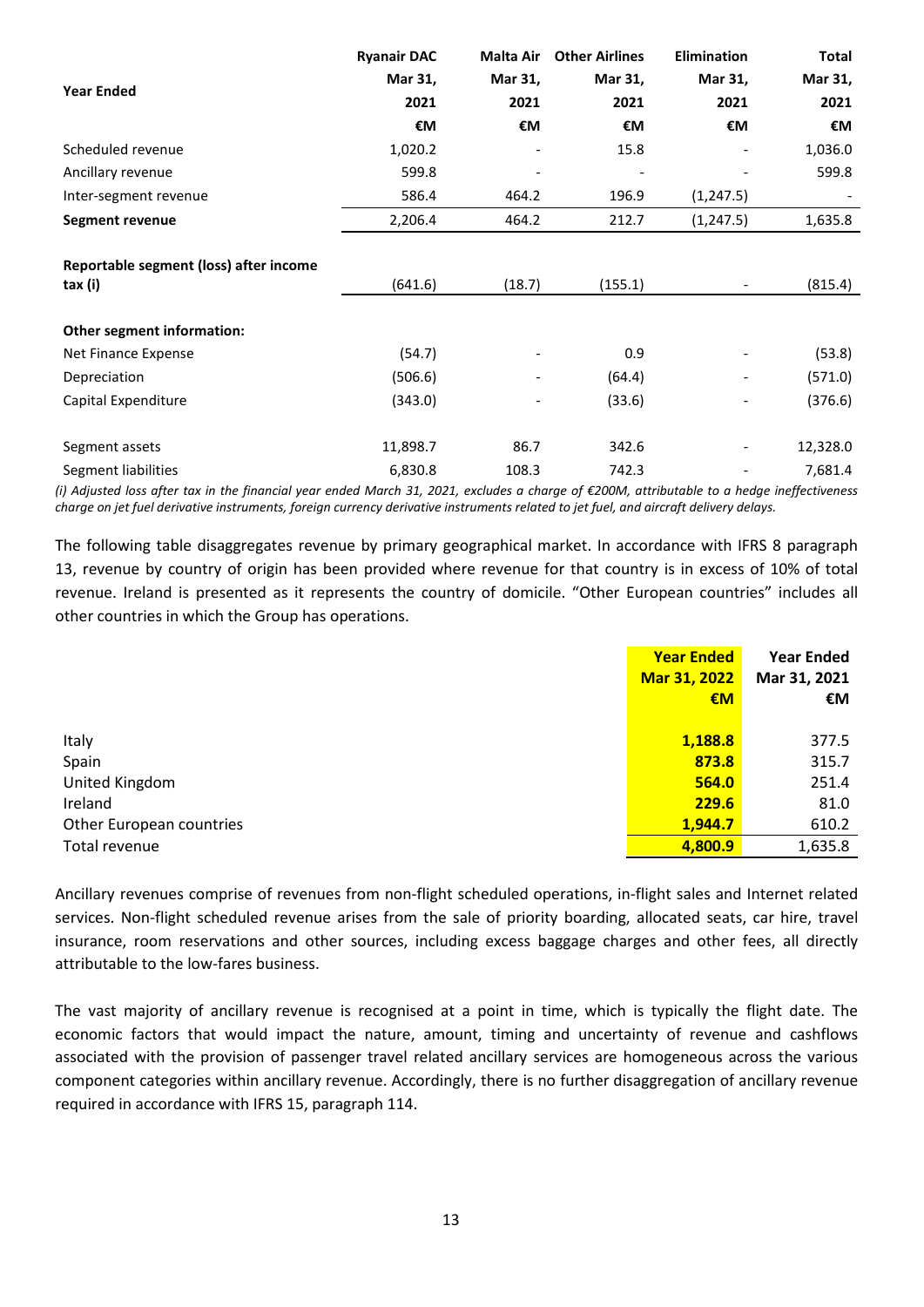# **9. Property, plant and equipment**

# *Acquisitions and disposals*

During the year ended March 31, 2022, net capital additions amounted to €1.5BN principally reflecting 61 aircraft deliveries, aircraft pre-delivery deposits and capitalised maintenance offset by supplier reimbursements of €114M. In the year ended March 31, 2022 the Group sold 10 Boeing 737-800NG aircraft.

# **10. Government grants and assistance**

In April 2020, the Group raised £600M unsecured debt for general corporate purposes under the HMT and Bank of England CCFF. The 0.44% interest rate was the prevailing rate for strong BBB rated companies. This debt was extended in March 2021 for a further 12 months at a 0.46% interest rate. In October 2021 the Group repaid the £600M HMT and Bank of England CCFF in full.

During the year ended March 31, 2022, some European countries in which the Ryanair Group operates continued to make available payroll support schemes. The Ryanair Group utilised a number of these employment retention schemes to protect jobs within the Group. These schemes were a mix of short term Covid-19 specific programmes and long-term schemes linked to social security that existed pre Covid-19. The total amount of payroll supports received by the Group under the various schemes amounted to approximately €82M (2021: €84M) and are offset against staff costs in the condensed consolidated preliminary income statement. Such supports wound down significantly in H2 FY22.

There are no unfulfilled conditions attaching to government assistance at March 31, 2022.

## **11. Related party transactions**

The Company's related parties comprise its subsidiaries, Directors and key management personnel. All transactions with subsidiaries eliminate on consolidation and are not disclosed.

There were no related party transactions in the year ended March 31, 2022 that materially affected the financial position or the performance of the Group during that period and there were no changes in the related party transactions described in the 2021 Annual Report that could have a material effect on the financial position or performance of the Group in the same period.

# **12. Financial instruments and financial risk management**

The Group is exposed to various financial risks arising in the normal course of business. The Group's financial risk exposures are predominantly related to commodity price, foreign exchange and interest rate risks. The Group uses financial instruments to manage exposures arising from these risks.

These condensed consolidated preliminary financial statements do not include all financial risk management information and disclosures required in the annual financial statements and should be read in conjunction with the 2021 Annual Report. There have been no changes in our risk management policies in the year. While there have been no changes in our risk management policies in the year, the Group has started using jet fuel call options to manage some of the risk associated with rising fuel prices. These options set a maximum price that the Group will pay for jet fuel.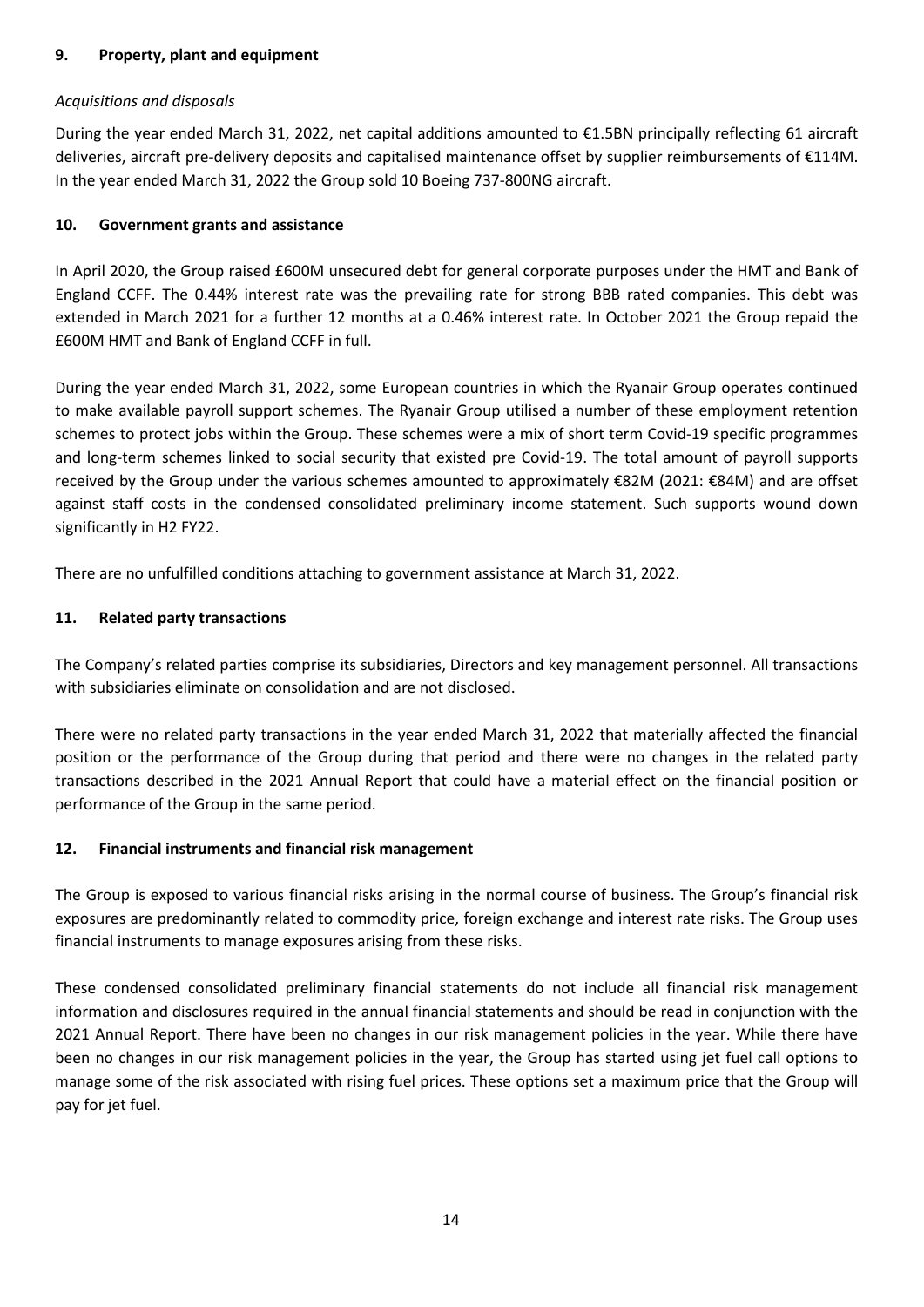# *Fair value hierarchy*

Financial instruments measured at fair value in the balance sheet are categorised by the type of valuation method used. The different valuation levels are defined as follows:

- Level 1: quoted prices (unadjusted) in active markets for identical assets or liabilities that the Group can access at the measurement date.
- Level 2: inputs other than quoted prices included within Level 1 that are observable for that asset or liability, either directly or indirectly.
- Level 3: significant unobservable inputs for the asset or liability.

# *Fair value estimation*

Fair value is the price that would be received to sell an asset, or paid to transfer a liability, in an orderly transaction between market participants at the measurement date. The following methods and assumptions were used to estimate the fair value of each material class of the Group's financial instruments:

## *Financial instruments measured at fair value*

- **Derivatives – interest rate swaps**: Discounted cash-flow analyses have been used to determine their fair value, taking into account current market inputs and rates. The Group's credit risk and counterparty's credit risk is taken into account when establishing fair value (Level 2).
- **Derivatives – currency forwards, jet fuel forward contracts and carbon contracts:** A comparison of the contracted rate to the market rate for contracts providing a similar risk profile at March 31, 2022 has been used to establish fair value. The Group's credit risk and counterparty's credit risk is taken into account when establishing fair value (Level 2).
- **Derivatives – jet fuel call options:** The fair value of jet fuel call options is determined based on market accepted valuation techniques, primarily Black-Scholes modelling (Level 2).

The Group policy is to recognise any transfers between levels of the fair value hierarchy as of the end of the reporting period during which the transfer occurred. During the year ended March 31, 2022, there were no reclassifications of financial instruments and no transfers between levels of the fair value hierarchy used in measuring the fair value of financial instruments.

## *Financial instruments not measured at fair value*

• **Long-term debt**: The repayments which the Group is committed to make have been discounted at the relevant market rates of interest applicable (including credit spreads) at March 31, 2022 to arrive at a fair value representing the amount payable to a third party to assume the obligations.

While there have been improvements in business and economic circumstances during fiscal year 2022, the future outlook for the business is such that there has been no material change to the fair values of financial assets and financial liabilities.

The fair value of financial assets and financial liabilities, together with the carrying amounts in the condensed consolidated preliminary balance sheet, are as follows: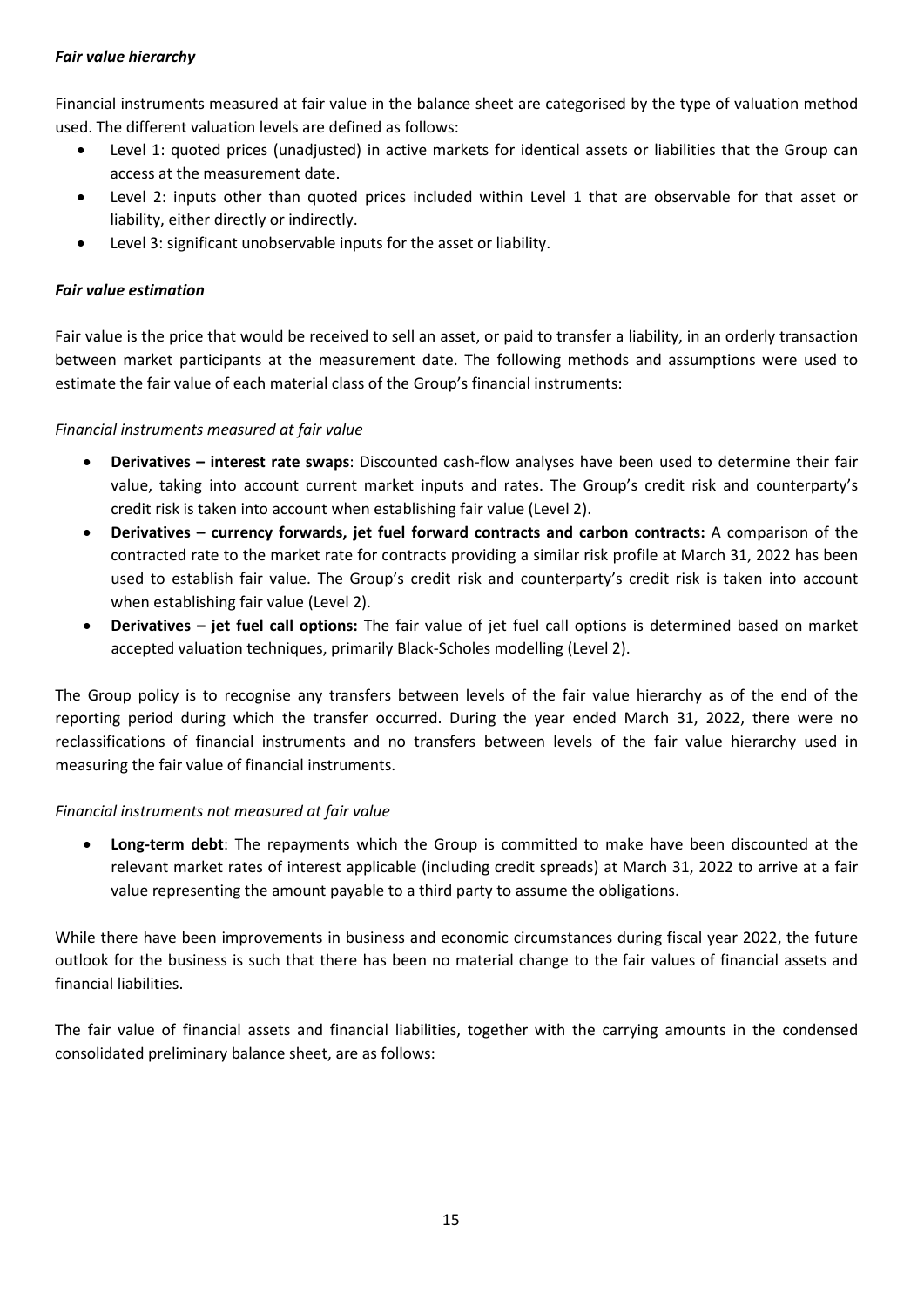|                                                  | At Mar 31,         | At Mar 31,         | At Mar 31,         | At Mar 31,         |
|--------------------------------------------------|--------------------|--------------------|--------------------|--------------------|
|                                                  | 2022               | 2022               | 2021               | 2021               |
|                                                  | <b>Carrying</b>    | Fair               | <b>Carrying</b>    | Fair               |
|                                                  | <b>Amount</b>      | <b>Value</b>       | Amount             | Value              |
| <b>Non-current financial assets</b>              | €M                 | €M                 | €M                 | €Μ                 |
| Derivative financial instruments:                |                    |                    |                    |                    |
| - U.S. dollar currency forward contracts         | 160.4              | 160.4              | 109.4              | 109.4              |
| - Jet fuel & carbon derivative forward contracts | 22.2               | 22.2               |                    |                    |
| - Interest rate swaps                            | 2.5                | 2.5                | 1.9                | 1.9                |
|                                                  | 185.1              | 185.1              | 111.3              | 111.3              |
| <b>Current financial assets</b>                  |                    |                    |                    |                    |
| Derivative financial instruments:                |                    |                    |                    |                    |
| - U.S. dollar currency forward contracts         | 313.7              | 313.7              | 99.5               | 99.5               |
| - GBP currency swap                              |                    |                    | 5.4                | 5.4                |
| - Jet fuel options                               | 150.5              | 150.5              |                    |                    |
| - Jet fuel & carbon derivative forward contracts | 934.1              | 934.1              |                    |                    |
| - Interest rate swaps                            | 2.1                | 2.1                | 1.1                | 1.1                |
|                                                  | 1,400.4            | 1,400.4            | 106.0              | 106.0              |
| Trade receivables*                               | 43.5               |                    | 18.6               |                    |
| Cash and cash equivalents*                       | 2,669.0            |                    | 2,650.7            |                    |
| Financial asset: cash > 3 months*                | 934.1              |                    | 465.5              |                    |
| Restricted cash*                                 | 22.7               |                    | 34.1               |                    |
|                                                  |                    |                    |                    |                    |
|                                                  | 5,069.7            | 1,400.4            | 3,274.9            | 106.0              |
| <b>Total financial assets</b>                    | 5,254.8            | 1,585.5            | 3,386.2            | 217.3              |
|                                                  |                    |                    |                    |                    |
|                                                  | At Mar 31,         | At Mar 31,         | At Mar 31,         | At Mar 31,         |
|                                                  | 2022               | 2022               | 2021               | 2021               |
|                                                  | <b>Carrying</b>    | <b>Fair</b>        | <b>Carrying</b>    | Fair               |
|                                                  | <b>Amount</b>      | <b>Value</b>       | Amount             | Value              |
| <b>Non-current financial liabilities</b>         | €M                 | €M                 | €M                 | €Μ                 |
| Derivative financial instruments:                |                    |                    |                    |                    |
| - U.S. dollar currency forward contracts         |                    |                    | 6.4                | 6.4                |
|                                                  | Ξ                  | $\blacksquare$     | 6.4                | 6.4                |
| Non-current maturities of debt                   |                    |                    |                    |                    |
| - Long-term debt                                 | 924.8              | 927.1              | 1,077.5            | 1,083.2            |
| - Bonds                                          | 2,789.8            | 2,792.1            | 2,440.3            | 2,545.5            |
|                                                  | 3,714.6            | 3,719.2            | 3,517.8            | 3,628.7            |
| Trade payables                                   | 49.2               | 49.2               | 179.9              | 179.9              |
|                                                  | 3,763.8            | 3,768.4            | 3,704.1            | 3,815.0            |
| <b>Current financial liabilities</b>             |                    |                    |                    |                    |
| Derivative financial instruments:                |                    |                    |                    |                    |
| - Jet fuel & carbon derivative contracts         | 7.6                | 7.6                | 19.8               | 19.8               |
| - U.S. dollar currency forward contracts         | 31.0               | 31.0               | 59.4               | 59.4               |
|                                                  | 38.6               | 38.6               | 79.2               | 79.2               |
|                                                  |                    |                    |                    |                    |
| Current maturities of debt                       |                    |                    |                    |                    |
| - Short-term debt                                | 152.1              | 152.1              | 875.1              | 875.1              |
| - Promissory notes                               | 225.9              | 225.9              |                    |                    |
| - Bonds                                          | 846.5              | 855.0              | 850.8              | 852.6              |
|                                                  |                    |                    |                    |                    |
|                                                  |                    |                    |                    |                    |
|                                                  | 1,224.5            | 1,233.0            | 1,725.9            | 1,727.7            |
| Trade payables*                                  | 1,029.0            |                    | 336.0              |                    |
| Accrued expenses*                                | 953.0              |                    | 888.2              |                    |
| <b>Total financial liabilities</b>               | 3,245.1<br>7,008.9 | 1,271.6<br>5,040.0 | 3,029.3<br>6,733.4 | 1,806.9<br>5,621.9 |

*\*The fair value of these financial instruments approximate their carrying values due to the short-term nature of the instruments.*